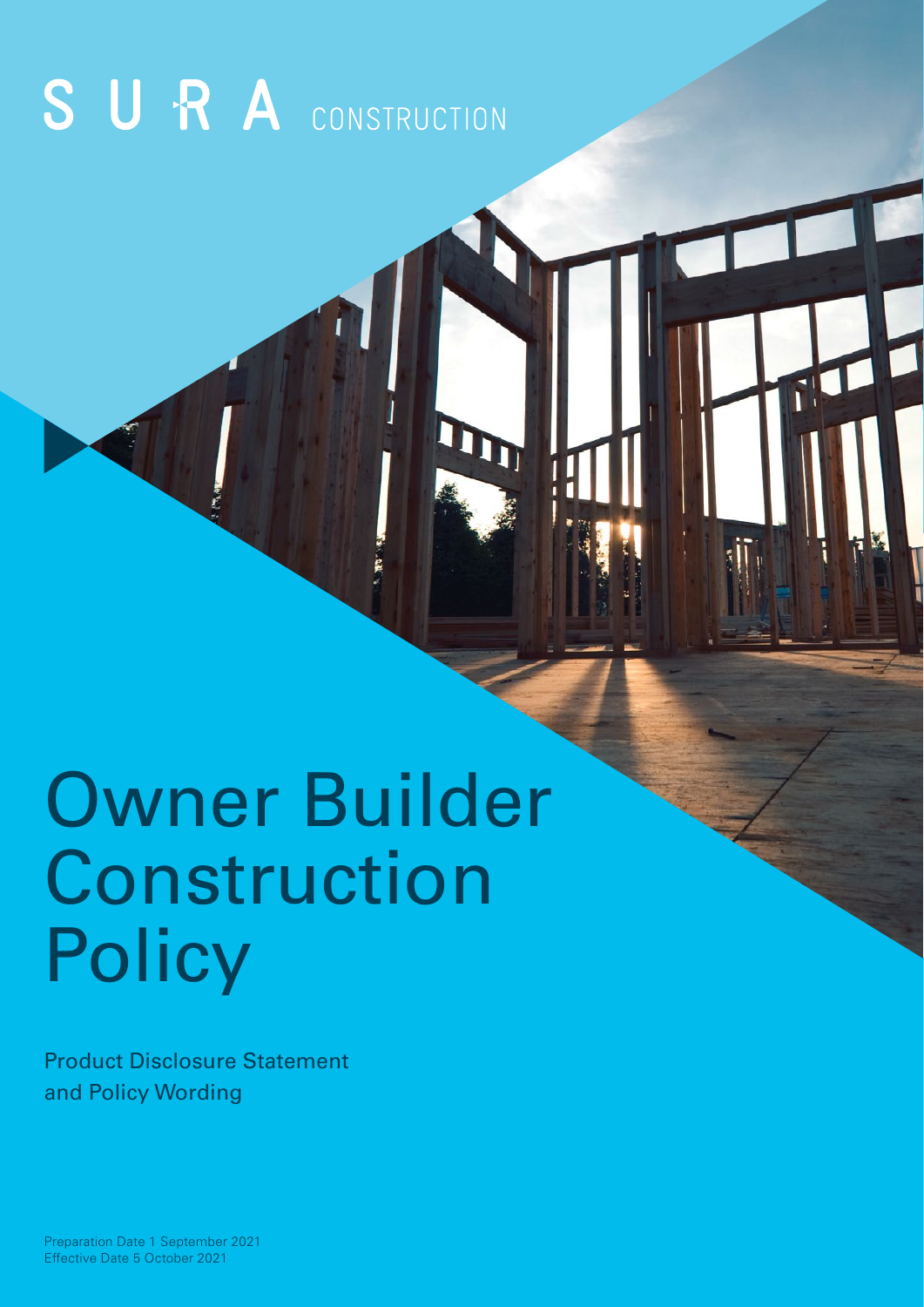# **Contents**

| <b>Important Information</b>                                                               | 3              |  |  |
|--------------------------------------------------------------------------------------------|----------------|--|--|
| <b>Product Disclosure Statement</b>                                                        |                |  |  |
| A Quick Overview of the Available Covers                                                   |                |  |  |
| <b>Consumer Insurance Contract Opt In Notice</b>                                           |                |  |  |
| Your Duty To Take Reasonable Care Not To Make                                              |                |  |  |
| A Misrepresentation To Us                                                                  | 5              |  |  |
| <b>Cooling Off Period and Cancellation Rights</b>                                          | 6              |  |  |
| <b>Your Premium</b>                                                                        | 6              |  |  |
| When We Can Refuse to Pay or Reduce the Amount                                             |                |  |  |
| We Pay Under a Claim                                                                       | 6              |  |  |
| If You Do Not Comply With or Meet any Policy Term                                          | $\overline{7}$ |  |  |
| Terms Allowing Us to Refuse to Pay or Reduce                                               |                |  |  |
| a Claim (in Whole or Part) by Reason of an Act by                                          |                |  |  |
| You or Some Other Person that Occurred After the                                           |                |  |  |
| Policy was Entered Into                                                                    | 7              |  |  |
| Terms Allowing Us to Refuse to Pay or Reduce                                               |                |  |  |
| a Claim Because of Pre-Existing Defects or<br>Imperfections Existing Before the Policy was |                |  |  |
| <b>Entered Into</b>                                                                        | 7              |  |  |
| <b>Fraudulent Claims</b>                                                                   | 7              |  |  |
| <b>Duty of Utmost Good Faith</b>                                                           |                |  |  |
| <b>Terms Apply to Extent Enforceable</b>                                                   | 7<br>8         |  |  |
| <b>Limits on Assigning Your Rights</b>                                                     | 8              |  |  |
| <b>Your and Our Representatives</b>                                                        |                |  |  |
| <b>Privacy Statement</b>                                                                   | 8<br>8         |  |  |
| <b>Complaints and Disputes Resolution Process</b>                                          |                |  |  |
| <b>Governing Law</b>                                                                       |                |  |  |
| Phoning for More Assistance and Confirmation of                                            | 9              |  |  |
| <b>Transactions</b>                                                                        | 9              |  |  |
| <b>Notices</b>                                                                             | 10             |  |  |
| <b>Updating this PDS</b>                                                                   | 10             |  |  |
| <b>Several Liability</b>                                                                   | 10             |  |  |
| <b>Sanctions</b>                                                                           | 11             |  |  |
| <b>Taxation Information</b>                                                                | 11             |  |  |
| <b>Third Party Beneficiaries</b>                                                           | 11             |  |  |
|                                                                                            |                |  |  |

| <b>Important Notices</b>                                               | 12                |  |  |
|------------------------------------------------------------------------|-------------------|--|--|
| <b>Significant Features and Benefits</b>                               | $12 \overline{ }$ |  |  |
| <b>Significant Risks</b>                                               | 13                |  |  |
| <b>Exclusions and Conditions</b>                                       | 13                |  |  |
|                                                                        | 13                |  |  |
| Average / Underinsurance<br><b>Excesses</b>                            | 13                |  |  |
| <b>Costs of this Insurance</b>                                         | 13                |  |  |
| <b>About Your Policy</b>                                               | 13                |  |  |
| <b>Terms of Policy</b>                                                 | 13                |  |  |
| Limiting Insurer's Rights to Subrogation                               | 13                |  |  |
| <b>GST</b>                                                             | 14                |  |  |
|                                                                        |                   |  |  |
| <b>Words with Special Meanings</b>                                     |                   |  |  |
| <b>General Exclusion Applicable To Sections 1 And 2</b>                |                   |  |  |
|                                                                        |                   |  |  |
| <b>General Conditions Applicable To Sections 1 And 2</b>               | 19                |  |  |
| <b>Section 1 - Material Damage</b>                                     | 23                |  |  |
| <b>S1.1 The Cover</b>                                                  | 23                |  |  |
| <b>S1.2 Additional Benefits</b>                                        | 23                |  |  |
|                                                                        | 23                |  |  |
| <b>S1.3 Limit of Liability</b><br><b>S1.4 Basis of Loss Settlement</b> | 23                |  |  |
| <b>S1.5 Exclusions</b>                                                 | 24                |  |  |
| <b>S1.6 Conditions</b>                                                 | 26                |  |  |
| <b>Section 2-Third Party Liability</b>                                 | 27                |  |  |
| S2.1 The Cover                                                         | 27                |  |  |
| <b>S2.2 Additional Benefits</b>                                        | 27                |  |  |
| <b>S2.3 Limit of Liability</b>                                         | 27                |  |  |
| <b>S2.4 Exclusions</b>                                                 | 27                |  |  |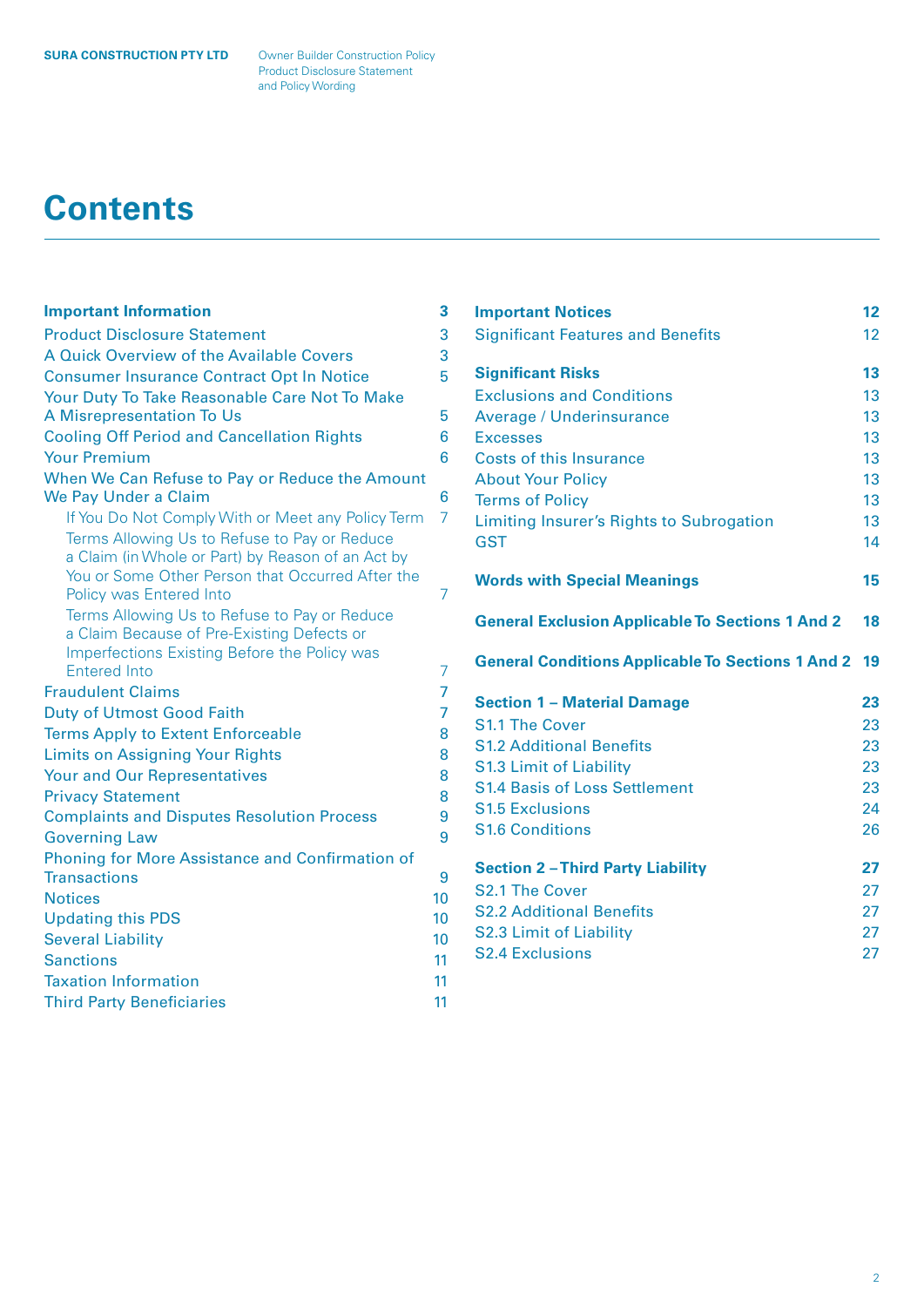# <span id="page-2-0"></span>**Important Information**

# **Product Disclosure Statement**

This document is a Product Disclosure Statement (PDS) and an important document **you** must read carefully before making a decision to purchase this insurance. SURA is responsible for the content of this PDS.

This PDS can help **you** to:

- decide whether this insurance will meet **your** needs; and
- compare it with other products **you** may be considering.

Please note that any recommendation or opinion in this document is of a general nature only and does not take into account **your** objectives, financial situation or needs. **You** need to decide if this insurance is right for **you**.

# **A Quick Overview of the Available Covers**

By way of quick overview, **you** can apply to buy:

- Material Damage (see Section 1 for details page 23) Designed to cover the construction materials meant to be incorporated into the **insured project**, **pre-existing property**, **mobile machinery and equipment** and **employee tools**; and/or
- Third Party Liability (see Section 2 for details page 27) Designed to cover the legal liability arising from the construction of the **insured project** and to pay by way of **compensation** in respect of **personal injury** or **property damage**.

The above cover is subject to eligibility criteria and provided subject to the **policy terms** as explained in this document. **You** must read the **policy** for full details of the cover.

| <b>Who is</b> | This insurance is underwritten by Certain                                                                                                                                                                                                                                                                                                                                                                                                                                           |
|---------------|-------------------------------------------------------------------------------------------------------------------------------------------------------------------------------------------------------------------------------------------------------------------------------------------------------------------------------------------------------------------------------------------------------------------------------------------------------------------------------------|
| insuring you  | Underwriters at Lloyd's.                                                                                                                                                                                                                                                                                                                                                                                                                                                            |
|               | Lloyd's has been insuring Australian risks<br>for over 150 years and is licensed to write<br>non-life insurance business under the<br>Australian Insurance Act 1973. You or your<br>representatives can obtain further details of the<br>syndicate numbers and the proportions of this<br>insurance for which each of the Underwriters<br>at Lloyd's is liable by requesting them from<br>us. In the event of loss, each Underwriter<br>(and their Executors and Administrators) is |

only liable for their own share of the loss. **You** should contact SURA Construction in the first instance in relation to this insurance.

# Lloyd's contact details are:

Lloyd's Australia Limited Suite 1603, Level 16, 1 Macquarie Place Sydney NSW 2000 Telephone: 02 8298 0783

#### **Who acts for About SURA Construction**

**the insurer**

SURA Construction Pty Ltd ABN 35 147 580 756 (SURA Construction) has developed this Owner Builder Construction Policy which is underwritten by the insurer referred to above.

SURA Construction has an authority from the insurer to arrange, enter into/bind and administer this insurance (including handling and settling claims) for the insurer.

In providing any financial services SURA Construction acts as an Authorised Representative (AR No419873) of SURA Pty Ltd ABN 36 115 672 350 AFSL 294 313

This means that SURA will be acting as agent for Lloyd's, not for **you**.

# SURA's contact details are:

Level 14, 141 Walker Street North Sydney, NSW 2060 PO Box 1813 North Sydney 2059 Telephone: 02 9930 9560

| <b>There are</b><br>words with<br>special<br>meanings    | Words and terms in bold (other than headings)<br>are defined in the Words with Special<br>Meanings section on page 15, unless expressly<br>stated otherwise in the <b>policy</b> .                            |
|----------------------------------------------------------|---------------------------------------------------------------------------------------------------------------------------------------------------------------------------------------------------------------|
| What you need<br>to do when<br>making any<br>disclosures | <b>You</b> must answer any questions we ask<br>honestly and accurately and to the best of<br>vour knowledge.                                                                                                  |
| and answering<br>questions                               | If you don't comply with the above obligations,<br>we may be able to refuse to pay or reduce<br>a claim you make and/or cancel the policy,<br>or treat it as if it never existed, subject to<br>relevant law. |
|                                                          | Refer to the Your Duty to Take Reasonable<br>Care Not to Make a Misrepresentation to Us<br>notice on page 5 for details.                                                                                      |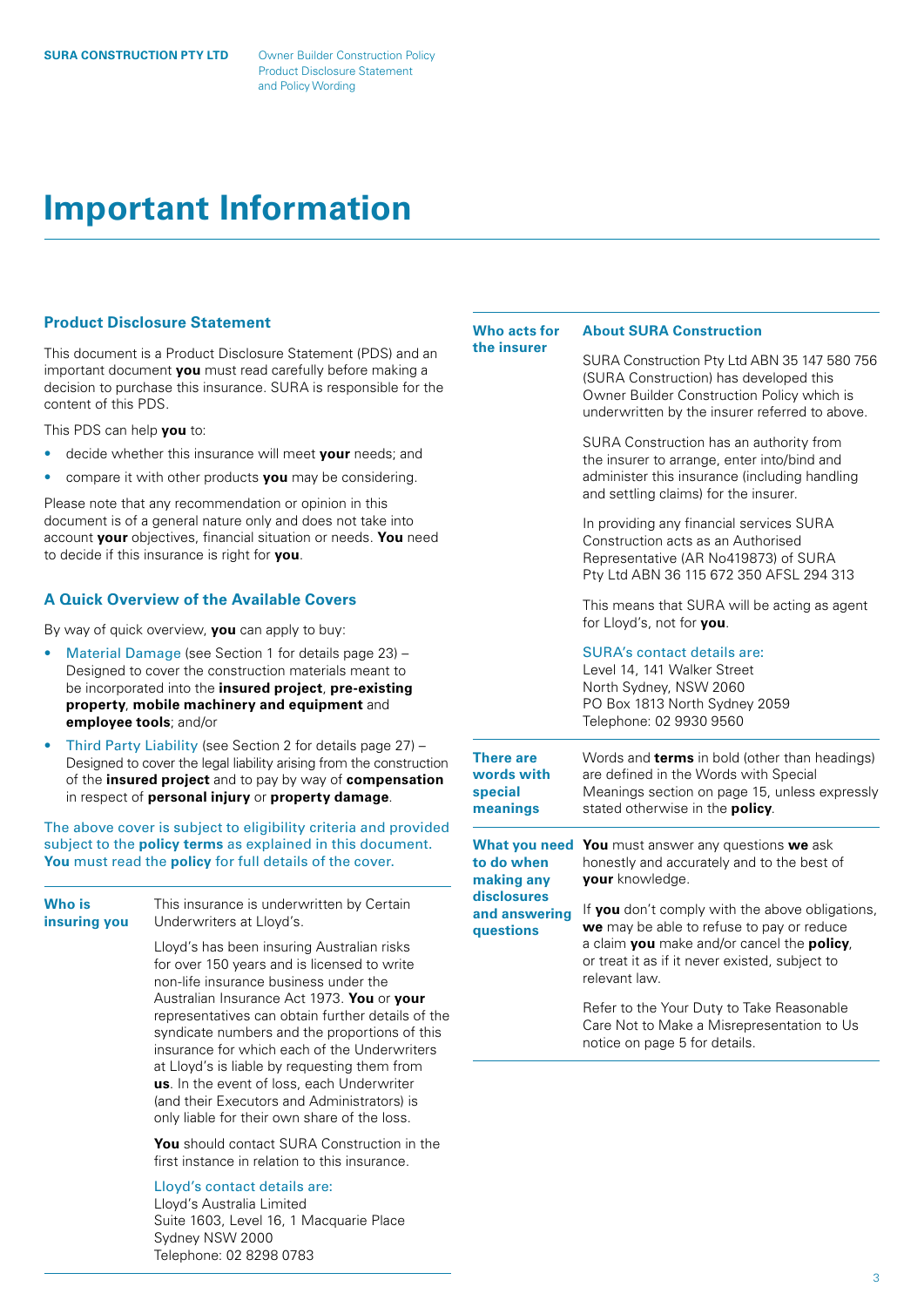# **Some important things to understand about the cover**

The standard cover **we** provide is set out in the relevant cover section(s) starting page 23 (subject to eligibility and acceptance by **us**). **We** may apply additional **terms** that affect this cover if **we** agree this with **you** or where permitted by law.

The cover and what **we** pay can be affected by things such as:

- exclusions which restrict the cover:
- compliance with any **terms**/conditions **we** apply which impose obligations on **you** and others who may be covered;
- limits (including time limits) **we** apply to the cover;
- **excess(es) you** have to pay in relation to a claim;
- recovery **you** or **we** may make in relation to the relevant loss.

**You** need to consider these things to see if the cover is right for **you** personally as **we** don't do this. **You** should seek advice to help **you** when needed.

# **The need to review suitability of cover on an ongoing basis**

Where **we** agree to insure **you**, **we** confirm this by issuing a **policy schedule**. This contains details such as what or who **we** insure, what covers are provided and **your** contact details. Some special **terms** apply for renewals.

This document, the **policy schedule** and any **endorsements we** agree with **you** will apply (which might change the standard **terms** of this document) form **your** agreement or contract with **us** (the "**policy**").

You need to read them together and keep them in a safe place for future reference. These are the **terms** on which **we** have agreed to provide insurance to **you**. Check they set out what **you** believe was agreed and that the information in them is accurate and up to date. If not, contact **us** immediately as this may adversely affect **your** right to cover.

**Make sure you comply with your obligations under the policy once it is issued** 

The **policy terms** impose obligations on **you** that **you** need to meet such as:

- notifying **us** if certain things affecting the risk **we** have insured change. For example, **you** require an extension of time for the **insured project** or in circumstances noted in General Conditions Applying to Sections 1 and 2 – Alteration of Risk page 19.
- taking certain action when an event that gives rise or may give rise to a claim occurs. For example, notifying **us** of this and taking reasonable care to mitigate any loss. See in particular General Conditions Applying to Sections 1 and 2 – Claim page 20.
- seeking **our** consent before taking certain action. For example, before **you** incur legal costs – see General Conditions Applying to Sections 1 and 2 – Limiting Insurers Rights to Subrogation page 22 and General Conditions Applying to Sections 1 and 2 – Precautions page 21.

**What happens**  If **you** don't meet **your** obligations under the **if you don't meet your obligations or an exclusion applies policy terms we** may refuse or reduce what **we** pay in relation to a claim and/or cancel **your policy**, subject to relevant law. See When We Can Refuse to Pay or Reduce the Amount We Pay Under a Claim on page 6 and Cancellation on page 19 for further information. **Cooling off period and cancellation rights You** have cooling off rights that allow **you** to return the product for any reason within the cooling-off period see page 6. **You** also have cancellation rights see page 19. **We** can cancel where permitted by law see page 19. Make sure **you** understand the **premium** refund **terms** when the **policy** is returned or cancelled as set out

in these provisions.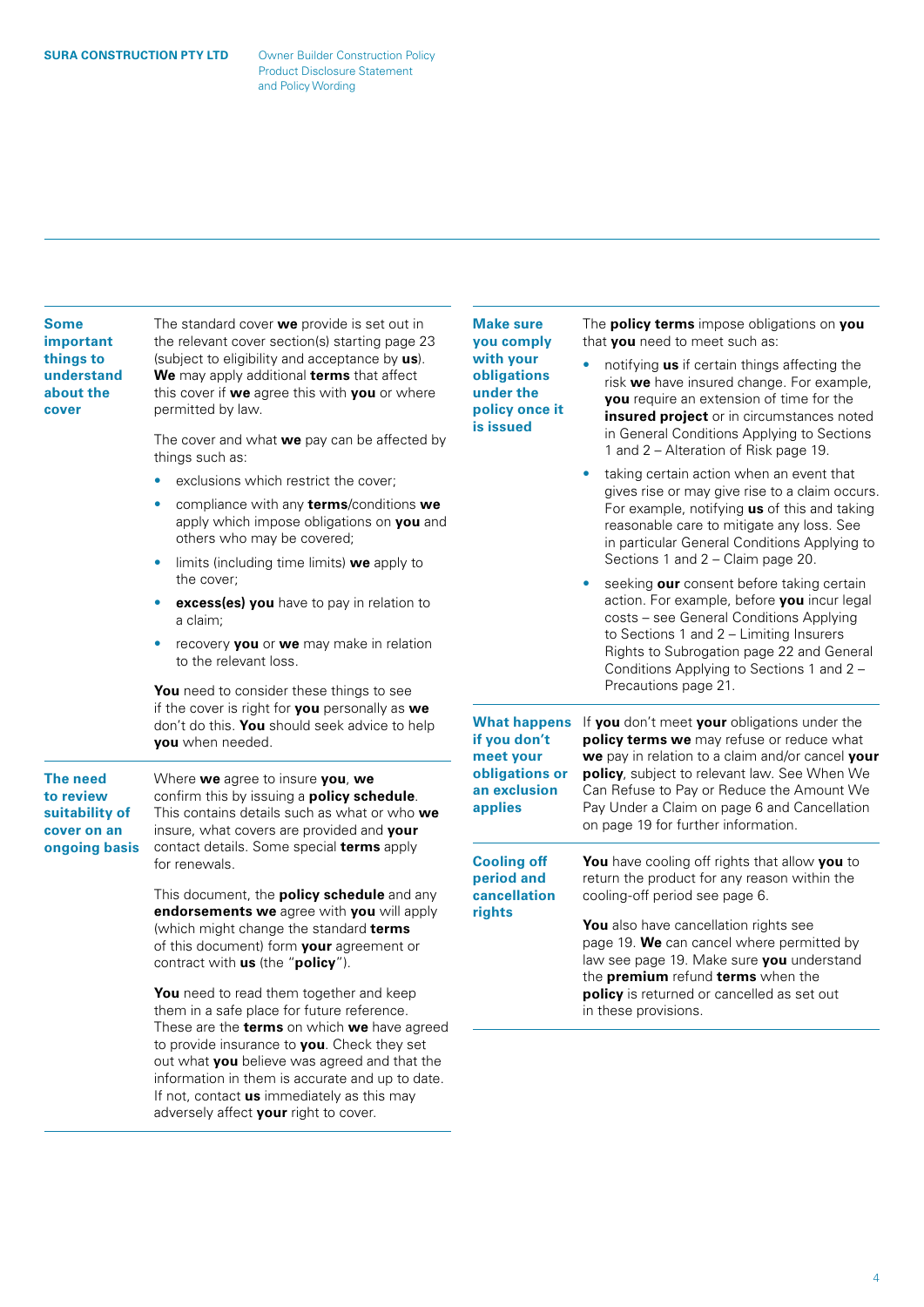<span id="page-4-0"></span>

| <b>Making</b><br>a claim                                                                                                  | If you want to make a claim under the policy<br>contact us:                                                                                                                                                                                                       |  |
|---------------------------------------------------------------------------------------------------------------------------|-------------------------------------------------------------------------------------------------------------------------------------------------------------------------------------------------------------------------------------------------------------------|--|
|                                                                                                                           | PO Box 1813<br>North Sydney, NSW 2059<br>Phone: 02 9930 9560<br>claims@sura.com.au                                                                                                                                                                                |  |
|                                                                                                                           | If you are represented by someone (e.g. a<br>broker) speak with them in the first instance to<br>see what assistance they can provide.                                                                                                                            |  |
|                                                                                                                           | Make sure you start by reading and complying<br>with the claims conditions on page 19. If you<br>don't, it may adversely affect your rights to<br>cover under the policy and/or allow us to<br>cancel the policy.                                                 |  |
| <b>Complaints</b><br>If you need to make a complaint see<br>and Disputes<br>Complaints and Disputes Resolution on page 9. |                                                                                                                                                                                                                                                                   |  |
| <b>Premium</b>                                                                                                            | This is what you need to pay in return for us<br>issuing this insurance. We agree the premium<br>with you and how and when it must be paid<br>before we issue the insurance. See Premium<br>on page 6 for more details.                                           |  |
| <b>Impact of</b><br>acts of other<br><b>insureds</b>                                                                      | If there is more than one <b>insured</b> on the<br>policy, then anything that any of the other<br>insureds say, do or omit to advise applies to<br>and affects the rights to all of the insureds,<br>unless we expressly state this is not the case<br>in a term. |  |
| This is not<br>all you need<br>to know                                                                                    | This only provides some important information<br>to be aware of. You must read the policy<br>for details of what your and our rights and<br>obligations are under this insurance.                                                                                 |  |

# **Consumer Insurance Contract Opt In Notice**

This insurance is a consumer insurance contract.

# **Your Duty To Take Reasonable Care Not To Make A Misrepresentation To Us**

### **What is the duty?**

All persons who will be an insured covered by the insurance (referred to as **you**, **your**) have a legal duty to take reasonable care not to make a misrepresentation to **us** (i.e., the insurer).

A misrepresentation includes a statement that is in any way false, misleading, dishonest or which does not fairly reflect the truth. e.g., a statement of fact that is not true, a statement of opinion that is not the subject of an honestly held belief or a statement of intent that never existed at the time provided.

**We** will not treat something as a misrepresentation merely because **you** failed to answer a question or gave an obviously incomplete or irrelevant answer to a question.

### **Answering our questions**

Answers to **our** questions help **us** decide whether to provide **you** with insurance and if so, on what **terms**. The duty must be complied with when answering them.

When answering **our** questions:

- take reasonable care to make sure **your** answers are true, honest, up to date and complete in all respects. **You** may breach the duty if **you** answer without any care as to its truth or if **you** only guess or suspect the truth. If in doubt, pause the application and obtain the true facts before answering; and
- if another person is answering for **you**, we will treat their answers as **yours**. In such a case **you** should check the questions have been answered correctly on **your** behalf by them.

# **When does the duty apply until?**

This duty applies until the time **we** agree to issue **you** with insurance for the first time. It also applies where **you** are applying to renew, extend, vary/change, replace or reinstate **your** insurance, up until the time **we** agree to this.

If **you** have made a statement and this changes before the end of the above relevant time **you** must tell **us** about this change before the time ends.

# **What happens if you breach the duty?**

If **you** do not meet the duty, to the extent permitted by law, **we** may reject or not fully pay **your** claim. **We** may also, or as an alternative, cancel **your** insurance or if the misrepresentation was fraudulent, treat it as if it never existed.

A misrepresentation made knowingly by **you** without belief in its truth or recklessly without caring whether it is true or false can be fraudulent.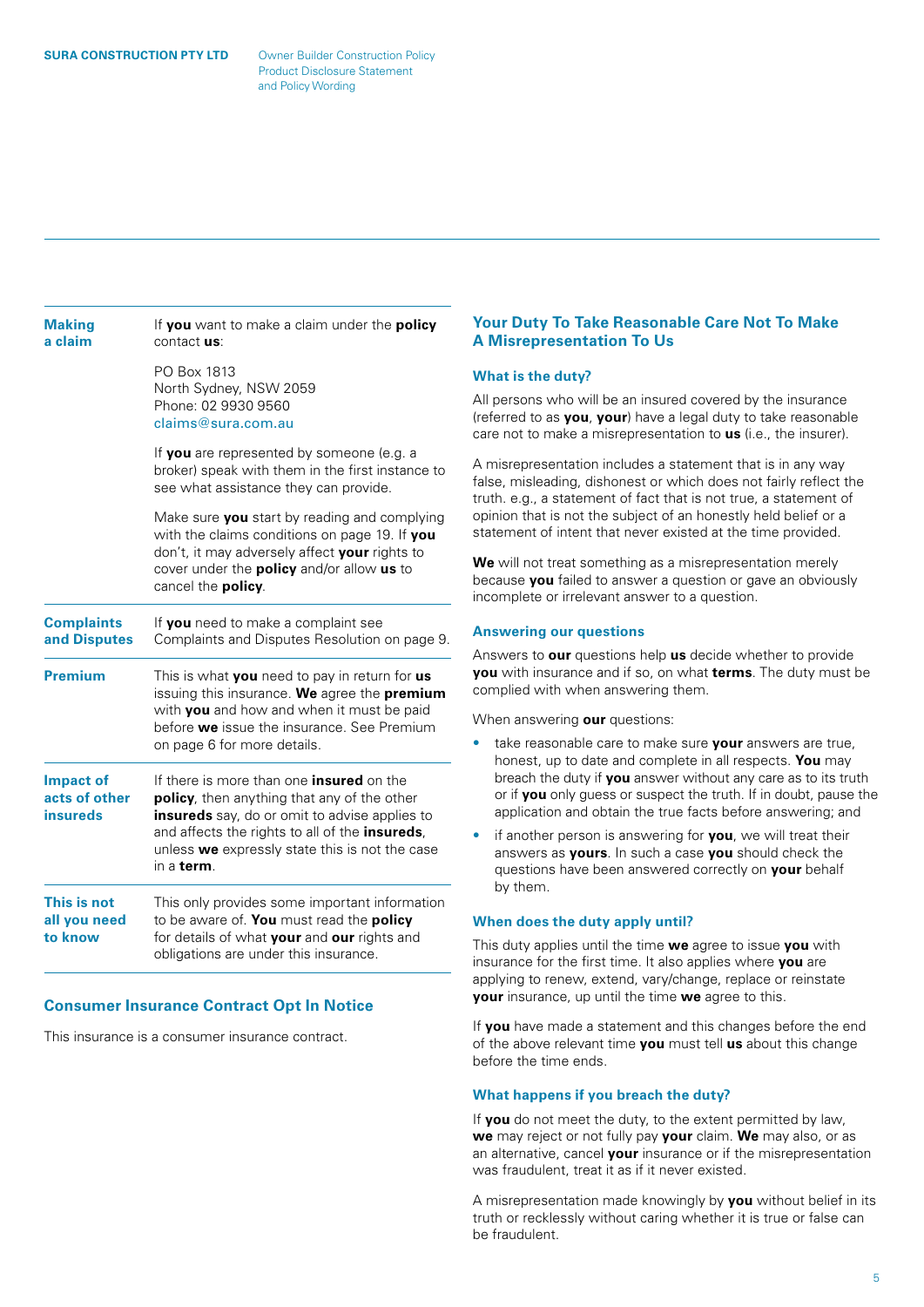#### <span id="page-5-0"></span>**How we determine if there has been a breach?**

A breach is determined having regard to all relevant circumstances.

Without limiting the above, the following matters may be taken into account in determining whether **you** have taken reasonable care not to make a misrepresentation:

- the type of this consumer insurance contract and its target market:
- explanatory material or publicity produced or authorised by **us**;
- how clear, and how specific, any questions asked by **us** were;
- how clearly **we** communicated to **you** the importance of answering those questions and the possible consequences of failing to do so;
- whether or not an agent was acting for **you**; and
- whether the contract was a new contract or was being renewed, extended, varied or reinstated.

We must also take account of any particular characteristics or circumstances about **you** which **we** were aware of, or ought reasonably to have been aware of.

If **we** believe the duty is breached, **we** will at least explain why, consider any response to the contrary and provide information on **our** dispute resolution procedures if **we** can't agree.

#### **Need more help?**

If any question or guidance provided is not clear or **you** need additional assistance, **you** can contact **your** agent/broker in the first instance and/or contact **us**.

#### **Cooling Off Period and Cancellation Rights**

**You** have a cooling off period of twenty-one (21) days from the date **we** first issue **your policy** and also on any renewal. During this period **you** can return **your policy** and receive a refund of **your premium** unless:

- **you** have made a claim;
- an event has occurred that could give rise to a claim on **your policy**; or

**We** may deduct from **your** refund amount any government taxes or duties **we** cannot recover.

In addition to **your** cooling off period, **you** can cancel **your policy** at any time (See Cancellation Rights Under the Policy on page 19).

# **Your Premium**

Where **we** have agreed to issue cover, **we** do so in return for **you** paying or agreeing to pay **us** the **premium**. The **premium** and the time it needs to be paid by are specified in the **policy schedule**. It depends on a number of factors (and can change on renewal) such as:

- **your** risk profile which includes where **you** live, the property being insured, the type and amount of cover **you** get, who is covered, the relevant claims experience of those covered;
- any applicable discounts:
- any compulsory government charges and any applicable fire services levy;
- any applicable **excess(es)**;
- other charges **you** are told by **us** of; and
- other factors that **we** consider relevant to the likelihood of a claim being made on **your policy**.

# **When We Can Refuse to Pay or Reduce the Amount We Pay Under a Claim**

**We** may refuse to pay or reduce the amount **we** pay under a claim to the extent permitted by law. The situations in which **we** may refuse to pay or reduce the amount **we** pay under a claim under the **policy** include (but are not limited to):

- when **you** apply for cover (this includes new business, variations and renewals) and **you** do not comply with **your** obligations regarding pre contractual disclosures and representations to **us** under the Insurance Contracts Act 1984 (Cth) (Refer to the Your Duty to Take Reasonable Care Not to Make a Misrepresentation to Us notice on page 5 for details); or
- b) if **you** do not comply with or meet a **term** or condition (including where an exclusion applies or other limitation) of the **policy** (all referred to as "**terms**" when used below) – See If You Do Not Comply With or Meet any Policy Term below for more detail;
- c) if **you** make a fraudulent claim See Fraudulent Claims below;
- d) where **you** have not or are not acting in accordance with **your** duty of utmost good faith under the Insurance Contracts Act 1984 (Cth) – See Duty of Utmost Good Faith below.

The amount of any claim entitlement can also be affected and/ or reduced by any limits (including any time limits) or **excess(es)** that apply and recoveries **you** or **we** might make relevant to a loss. The **policy** sets out the relevant limits and **excess(es)** and when they apply to a claim.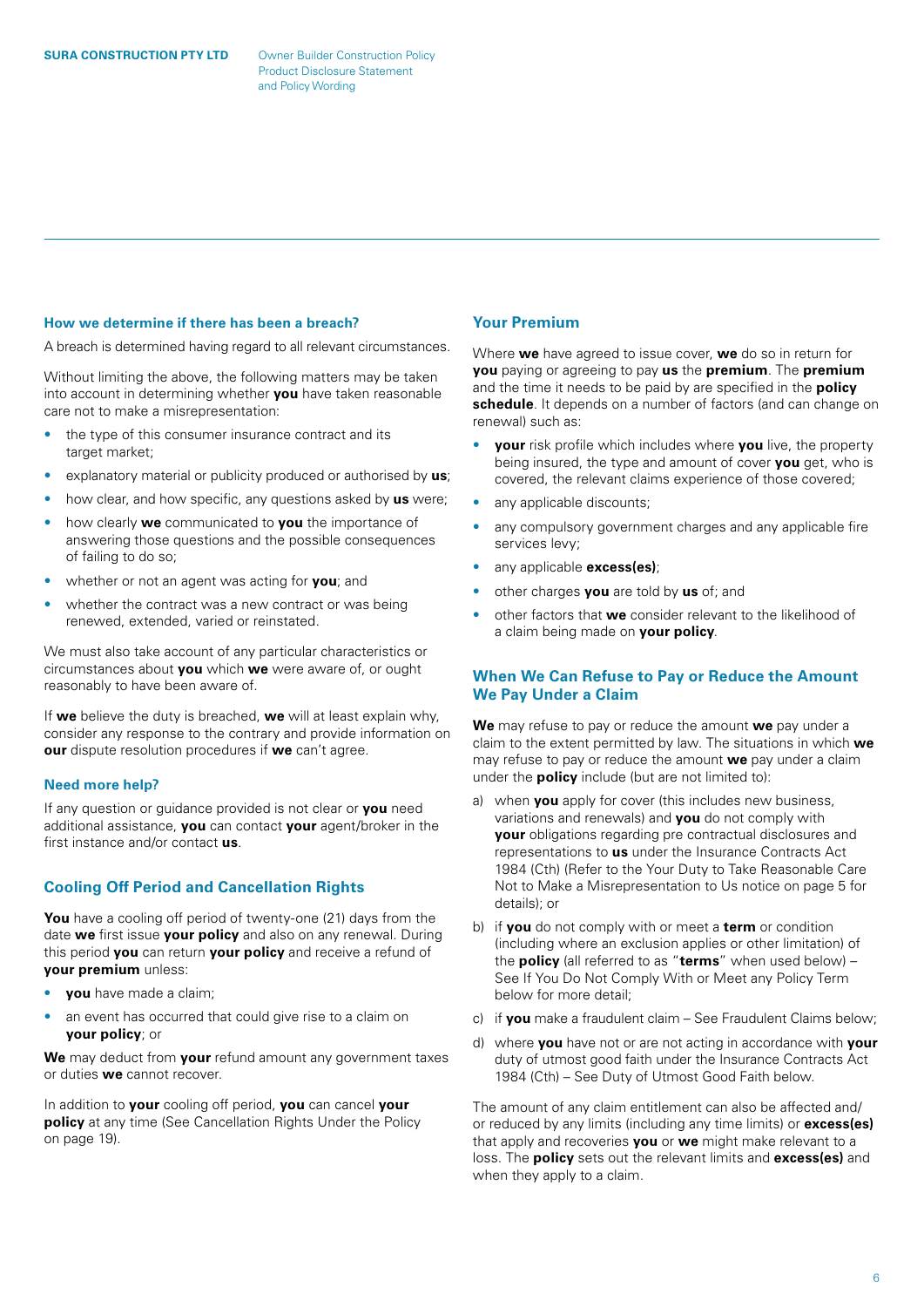#### <span id="page-6-0"></span>**If You Do Not Comply With or Meet any Policy Term**

**We** will only rely on any rights **we** have regarding the operation of or breach of a **term** of the **policy** to the extent permitted by law (including **our** right to refuse or reduce a claim noted above). **We** provide some key examples below. **You** need to seek **your** own advice regarding all relevant legal rights **you** may have.

# **Terms Allowing Us to Refuse to Pay or Reduce a Claim (in Whole or Part) by Reason of an Act by You or Some Other Person that Occurred After the Policy was Entered Into**

Subject to **our** rights in relation to fraudulent claims explained below, by reason of section 54 of the Insurance Contracts Act 1984 (Cth), where the effect of the **policy** (this includes all **terms** or conditions, including any exclusion or other limitation) is to allow **us** to refuse to pay or reduce a claim (in whole or part) by reason of an act by **you** or some other person that occurred after the **policy** was entered into, **we** will exercise **our** rights under the **policy** as explained below (Refer to the Insurance Contracts Act 1984 (Cth) for full details).

Under section 54, an "act" by **you** or some other person includes an omission and inaction and an act or omission that has the effect of altering the state or condition of the subject-matter of the policy or of allowing the state or condition of that subject-matter to alter.

# How **we** exercise **our** rights where section 54 applies (unless there is a Fraudulent claim)

- Where:
	- the act was necessary to protect the safety of a person or to preserve property;
	- it was not reasonably possible for **you** or the other person not to do the act; or
	- **you** prove no part of the loss that gave rise to the claim was caused by the act,

**we** will not refuse to pay or reduce the claim by reason only of that act.

- Where the act:
	- could not reasonably be regarded as being capable of causing or contributing to a loss in respect of which insurance cover is provided by the **policy**; or
	- could reasonably be regarded as being capable of causing or contributing to a loss in respect of which insurance cover is provided by the **policy** but **you** prove that some part of the loss that gave rise to the claim was not caused by the act, **we** may not refuse to pay the claim, so far as it concerns that part of the loss but,

**we** can reduce **our** liability in respect of the claim by an amount that fairly represents the extent to which **our** interests were prejudiced as a result of that act.

• Otherwise, where the act could reasonably be regarded as being capable of causing or contributing to a loss in respect of which insurance cover is provided by the **policy**, **we** may refuse to pay the claim.

# **Terms Allowing Us to Refuse to Pay or Reduce a Claim Because of Pre-Existing Defects or Imperfections Existing Before the Policy was Entered Into**

Only where section 46 of the Insurance Contracts Act 1984 (Cth) is applicable to the **policy**:

- where a claim is made in respect of a loss that occurred as a result, in whole or in part, of a defect or imperfection in a thing; and
- at the time when the contract was entered into **you** were not aware of, and a reasonable person in the circumstances could not be expected to have been aware of, the defect or imperfection,

**we** may not rely on any provision included in the **policy** that has the effect of limiting or excluding **our** liability under the contract by reference to the condition, at a time before the **policy** was entered into, of the thing. This does not apply if the **policy** is in an excluded class to which section 46 does not apply. (Refer to the Insurance Contracts Act 1984 (Cth) for full details).

# **Fraudulent Claims**

In all cases, where a claim is made fraudulently under:

- the **policy**; or
- the Insurance Contracts Act against **us** by a person who is not the **insured**,

**we** may refuse payment of the claim to the extent permitted by law. Under section 56(2) of the Insurance Contracts Act 1984 (Cth) a court may, if only a minimal or insignificant part of the claim is made fraudulently and non-payment of the remainder of the claim would be harsh and unfair, order **us** to pay, in relation to the claim, such amount (if any) as is just and equitable in the circumstances. (Refer to the Insurance Contracts Act 1984 (Cth) for full details).

# **Duty of Utmost Good Faith**

- Section 13 of the Insurance Contracts Act 1984 (Cth) requires each party to the **policy** to act towards the other party, in respect of any matter arising under or in relation to it, with the utmost good faith.
- Section 14 of the Insurance Contracts Act 1984 (Cth) provides that if reliance by a party to the **policy** on a provision of the **policy** would be to fail to act with the utmost good faith, the party may not rely on the provision.

(Refer to the Insurance Contracts Act 1984 (Cth) for full details).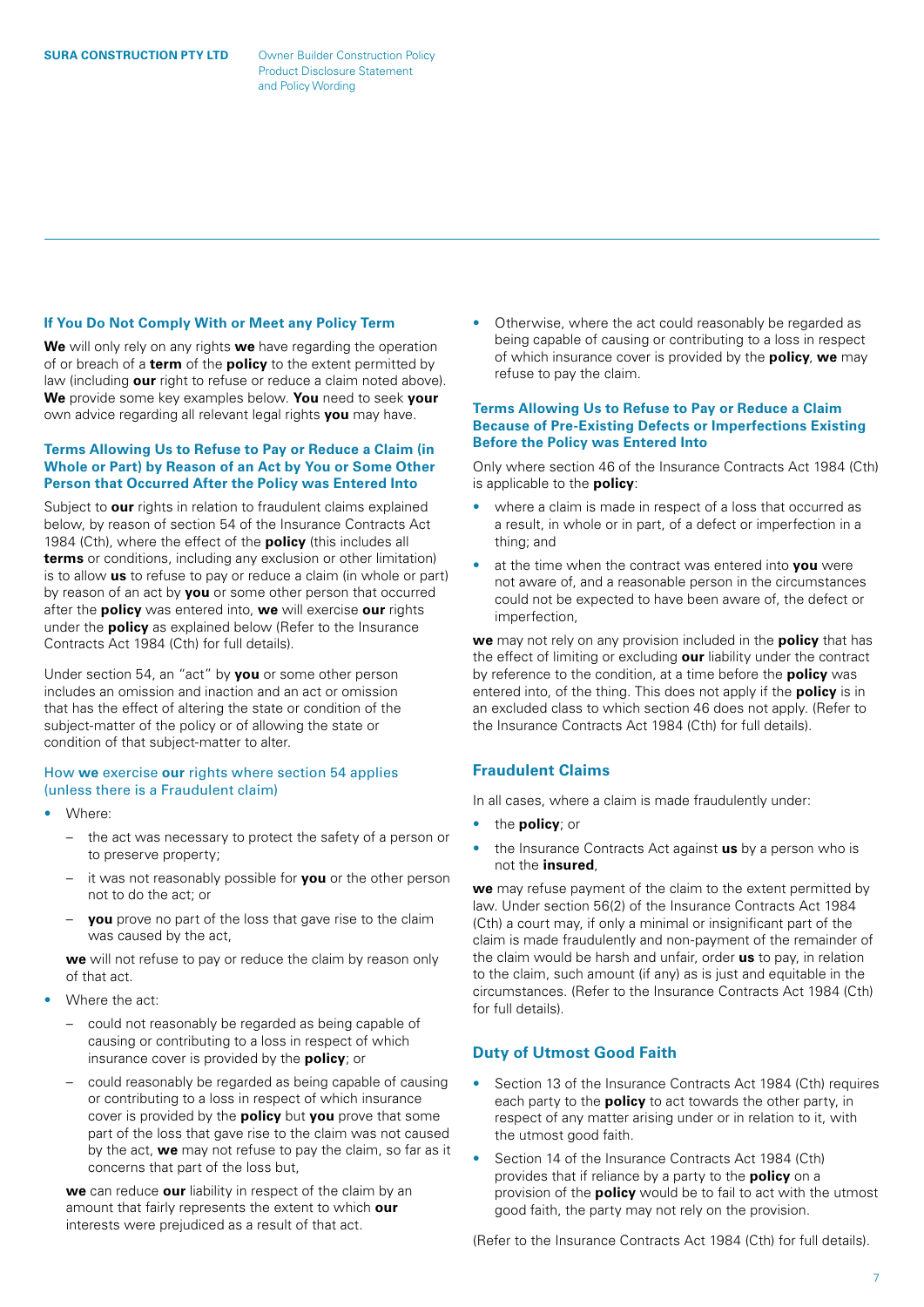# <span id="page-7-0"></span>**Terms Apply to Extent Enforceable**

A **term** (or part of a **term**) of the **policy** will be applied to the extent is not unenforceable under relevant law.

# **Limits on Assigning Your Rights**

You cannot assign any benefits, rights or obligations under **your policy** unless **you** have **our** written permission to do so (such consent not to be unreasonably withheld).

# **Your and Our Representatives**

If **you** want to appoint a representative to act on **your** behalf **you** must provide **us** with reasonable details, including the authority **you** wish to provide to them but **we** need to consent (such consent not to unreasonably be withheld).

If someone is acting as **our** representative and not **yours**, **we** require them to tell **you** this.

Remuneration may be paid by **us** to **our** representatives and referrers and in some cases to **your** representatives who arrange insurance for **you**. **You** can ask **us** and them for details.

# **Privacy Statement**

In this Privacy Statement the use of "**we**", "**our**" or "**us**" means SURA and the insurers unless specified otherwise.

In this Privacy Statement the use of personal information includes sensitive information.

**We** are committed to protecting the privacy of the personal information that **you** provide to **us**.

The Privacy Act 1988 contains the Australian Privacy Principles which require **us** to tell **you** that **we** collect, handle, store and disclose **your** personal and sensitive information for the specific purpose of:

- deciding whether to issue a policy,
- determining the terms and conditions of **your** Policy,
- compiling data to help develop and identify other products and services that may interest clients, and
- handling claims.

Personal information is information or an opinion about an identified individual, or an individual who is reasonably identifiable:

- a) whether the information or opinion is true or not;
- b) whether the information or opinion is recorded in a material form or not.

Sensitive information includes, amongst other things, information about an individual's racial or ethnic origin, political opinions, membership of a political organisation, religious beliefs or affiliations, philosophical beliefs, membership of a professional or trade association, membership of a trade union, sexual orientation or practices, criminal record, health information about an individual, genetic information, biometric information or templates.

**You** have given us **your** consent to collect, use and disclose **your** personal information in order to provide **you** with the relevant services and/or products.

When **you** give us personal information about other individuals, **we** rely on **you** to have made or make the individual aware that **you** will or may provide their personal information to **us** and the types of other parties and service providers **we** may provide it to, the relevant purposes **we** and the other parties and service providers will use it for, and how they can access it. If **you** have not done or will not do either of these things, **you** must tell **us** before **you** provide the relevant personal information to **us**.

**We** will protect **your** information using physical, technical, and administrative security measures to reduce the risks of loss, misuse, unauthorised access, disclosure and alteration. Some of the safeguards that **we** use are firewalls and data encryption, physical access controls to **our** data centres, and information access authorisation controls.

**We** disclose personal information to other parties and service providers whom **we** believe are necessary to assist **us** and them in providing the relevant services and/or products. For example, in handling claims, We may have to disclose **your** personal information to other parties and service providers such as **our** claim management partner, other insurers, reinsurers, loss adjusters, external claims data collectors, investigators and agents, facilitators, assessors or other parties as required by law. **We** will limit the use and disclosure of any personal information provided by **us** to them to the specific purpose for which **we** supplied it.

**We** may disclose **your** personal information to **our** insurers, reinsurers, related entities and service providers overseas where it is reasonably necessary for, or directly related to, the functions, services or activities **we** provide to **you**. When **we** transfer **your** information to other countries, including countries which may not have data protection laws that provide the same level of protection that exists in Australia, **we** will protect the information as described in this Privacy Policy.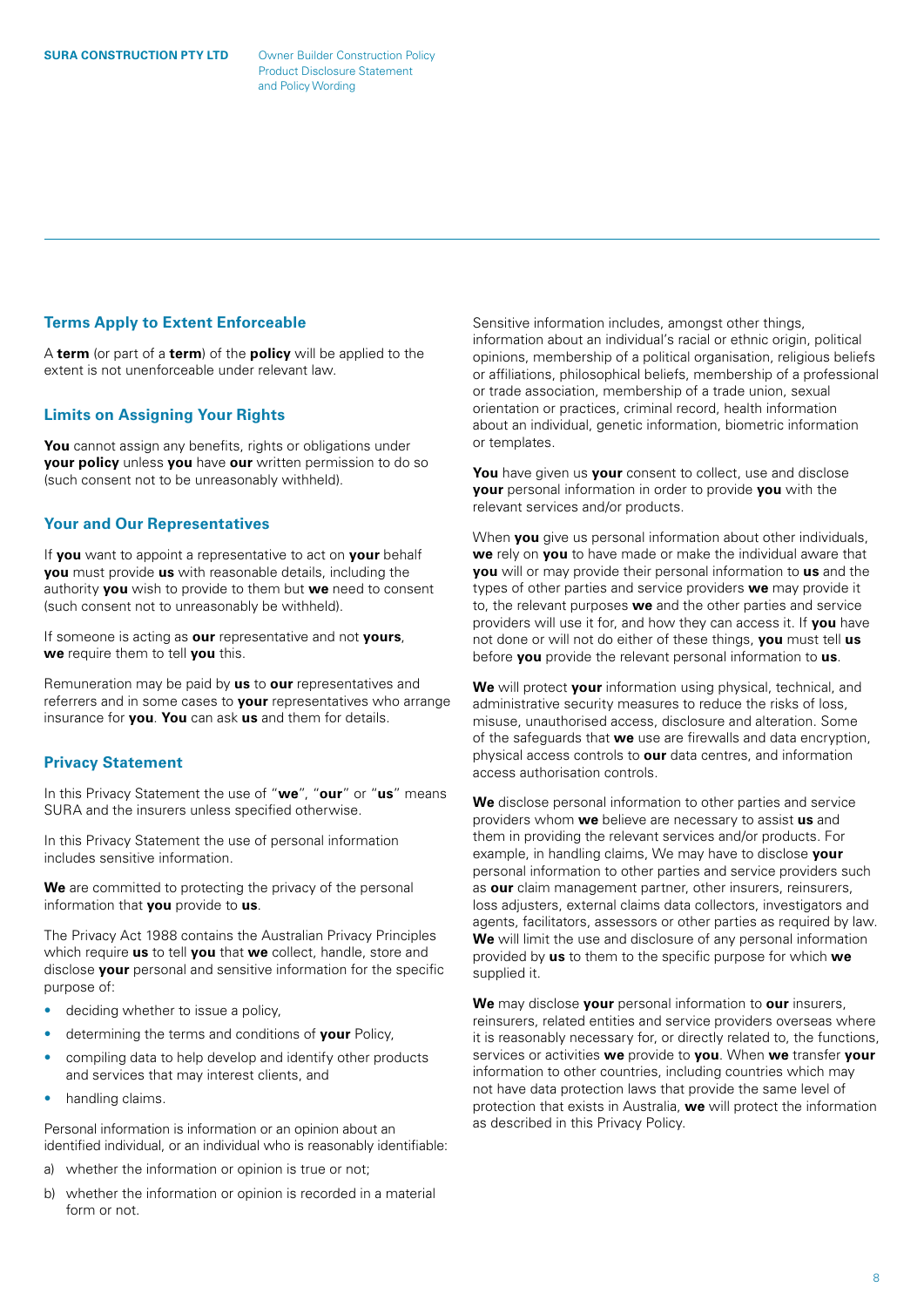<span id="page-8-0"></span>Product Disclosure Statement and Policy Wording

If **you** do not provide the personal information requested and/or do not provide **us** with **your** consent to the use and disclosure of **your** personal information as set out in this Privacy Statement, **your** insurance **application** may not be accepted, or **we** may not be able to administer **your** Policy or **you** may be in breach of **your** duty to take reasonable care not to make a misrepresentation , the consequences of which are set out under the heading Your Duty to Take Reasonable Care Not to Make a Misrepresentation to Us in this document.

**We** will notify you as soon as possible if **your** personal information is involved in a data breach that is likely to result in serious harm to **you**.

If **you** would like a copy of **our** Privacy Policies, would like to seek access to or correct **your** personal information, opt out of receiving materials **we** send, complain about a breach of **your** privacy or **you** have any query on how **your** personal information is collected, stored or used, or any other query relating to **our** handling of **your** personal information, please contact **us**.

# **Complaints and Disputes Resolution Process**

If **You** have any concerns or wish to make a complaint in relation to the **policy**, **our** services or **your** insurance claim, please let **us** know and **we** will attempt to resolve your concerns in accordance with **our** Internal Dispute Resolution procedure. Please contact SURA Construction in the first instance:

Complaints Officer SURA Construction Email: [IDR@SURA.com.au](mailto:IDR%40SURA.com.au?subject=) Telephone: 02 9930 9500 Post: Level 14, 141 Walker Street North Sydney NSW 2060

**We** will acknowledge receipt of **your** complaint and do **our** utmost to resolve the complaint to **your** satisfaction within 10 business days.

If **we** cannot resolve **your** complaint to **your** satisfaction, **we** will escalate **your** matter to Lloyd's Australia who will determine whether it will be reviewed by their office or the Lloyd's UK Complaints team. Lloyd's contact details are:

# Lloyd's Australia Limited

Email: [idraustralia@lloyds.com](mailto:idraustralia%40lloyds.com?subject=) Telephone: (02) 8298 0783 Post: Suite 1603, Level 16, 1 Macquarie Place Sydney NSW 2000

A final decision will be provided to **you** within 30 calendar days of the date on which **you** first made the complaint unless certain exceptions apply.

**You** may refer **your** complaint to the Australian Financial Complaints Authority (AFCA), if **your** complaint is not resolved to **your** satisfaction within 30 calendar days of the date on which **you** first made the complaint or at any time. AFCA can be contacted as follows:

#### Australian Financial Complaints Authority Post: GPO Box 3, Melbourne, VIC 3001

Telephone: 1800 931 678 Email: [info@afca.org.au](mailto:info%40afca.org.au?subject=) Website: [www.afca.org.au](http://www.afca.org.au)

**Your** complaint must be referred to AFCA within 2 years of the final decision, unless AFCA considers special circumstances apply. If **your** complaint is not eligible for consideration by AFCA, **you** may be referred to the Financial Ombudsman Service (UK) or **you** can seek independent legal advice. **You** can also access any other external dispute resolution or other options that may be available to **you**.

The insurers accepting this insurance agree that:

- a) if a dispute arises under the **policy**, the **policy** will be subject to Australian law and practice and the insurers will submit to the jurisdiction of any competent Court in the Commonwealth of Australia;
- b) any summons notice or process to be served upon the insurers may be served upon:

Lloyd's Underwriters' General Representative in Australia Suite 1603, Level 16, 1 Macquarie Place Sydney NSW 2000

who has authority to accept service on the insurers' behalf;

c) if a suit is instituted against any of the insurers, all insurers participating in the **policy** will abide by the final decision of such Court or any competent Appellate Court.

In the event of a claim arising under the **policy** immediate notice should be given to SURA Construction

# **Governing Law**

**Your policy** is governed by the law of the state of Australian State or Territory where the **policy** is issued.

# **Phoning for More Assistance and Confirmation of Transactions**

If **you** need to clarify any of the information contained in this PDS or **your policy** documents, wish to confirm a transaction or **you** have any other queries regarding **your** insurance **policy**, please use the contact details on the back cover.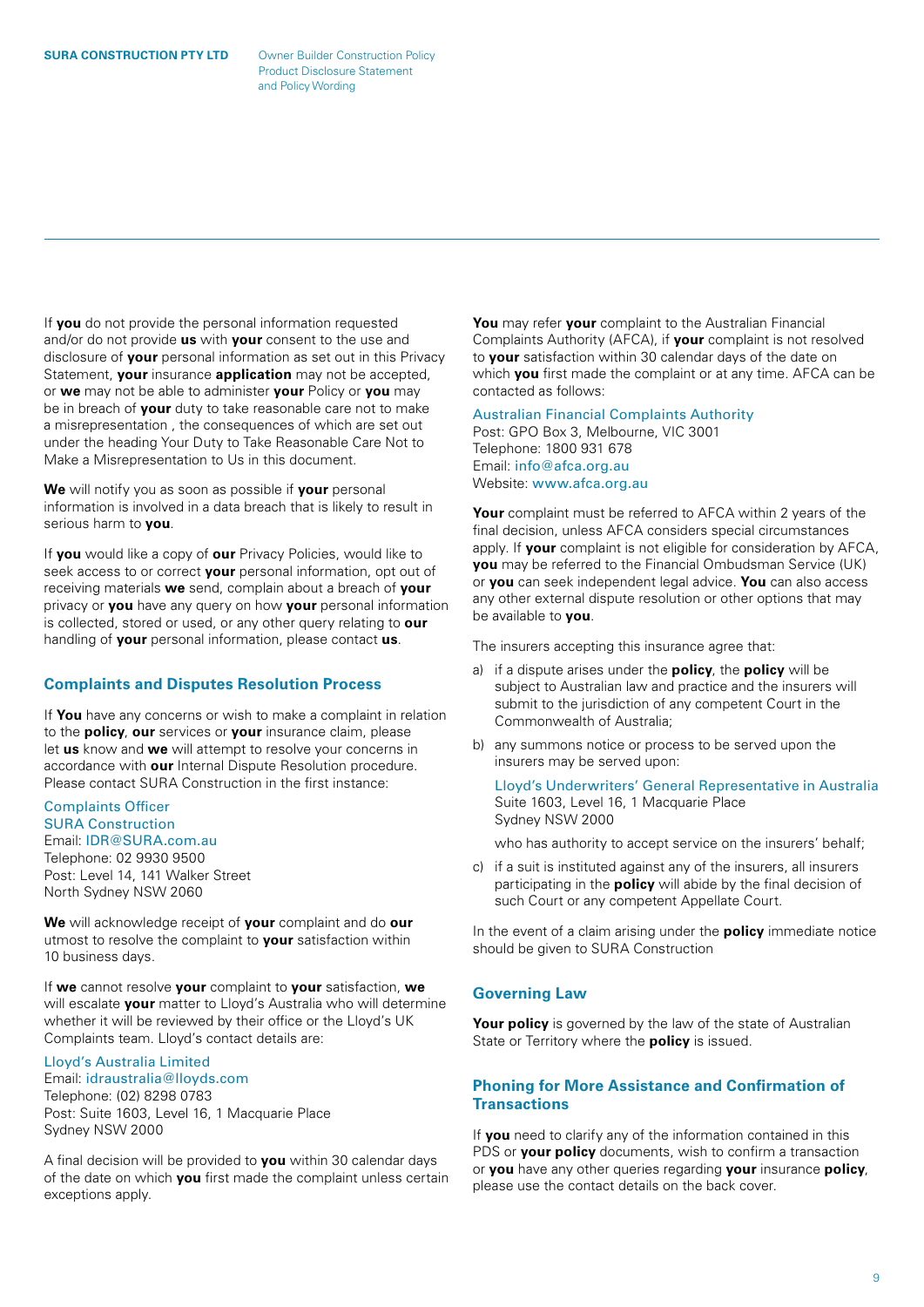# <span id="page-9-0"></span>**Notices**

**You** may choose to receive **your** policy documents and notices in relation to the **policy**:

- electronically (by email); or
- in hard copy (by post).

In the event that **you** choose to receive **your** documents electronically, **we** will send them to the email address that **you** provide **us**, not **your** mailing address. Any documents sent by email will be considered to have been received by **you** 24 hours from the time **we** sent them to **your** email address.

If **you** do not tell **us** to send **your** documents to **you** electronically, then **we** will send them to **you** by post to the mailing address that **you** have provided **us**.

It is **your** responsibility to make sure that both the email and mailing address **you** have provided **us** are up to date. This means **you** need to let **us** know if **you** change **your** email or mailing address as soon as reasonably possible (refer to Changes to Your Policy).

Any communications to **us**, including notices as provided for or required under the **policy**, must be sent to SURA Construction.

**We** will send all **policy** documents and notices in relation to the **policy** to:

- a) **your** nominated insurance intermediary of the "**insured's**" specified on the **policy schedule** (**insured**) until **we** receive written notice to the contrary from the **insured**; or
- b) if there is no nominated insurance intermediary, the **insured**, acting on behalf of **you**.

Any notice **we** give the **insured** will be in writing, and it will be effective:

- a) if it is delivered to the **insured** or their nominated insurance intermediary personally; or
- b) if it is delivered or posted to the **insured's** address or the **insured's** nominated insurance intermediary address last known to **us**.

It is important for the **insured** to tell **us** of any change of address as soon as possible.

# **Updating this PDS**

**We** may need to update this PDS from time to time if certain changes occur when required and permitted by law. **We** will issue **you** with a new PDS or a supplementary PDS or other compliant document (for example **policy schedules**, and/or **endorsements**) to update the relevant information except in limited cases. Where the information is not something that would be materially adverse from the point of view of a reasonable person considering whether to buy this insurance **we** may issue **you** with notice of this information in other forms or keep an internal record of such changes. A paper copy will be given or an electronic copy made available without charge on request.

# **Several Liability**

The liability of an insurer under this contract is several and not joint with other insurers party to this contract. An insurer is liable only for the proportion of liability it has underwritten. An insurer is not jointly liable for the proportion of liability underwritten by any other insurer. Nor is an insurer otherwise responsible for any liability of any other insurer that may underwrite this contract.

The proportion of liability under this contract underwritten by an insurer (or, in the case of a Lloyd's syndicate, the total of the proportions underwritten by all the members of the syndicate taken together) is shown in the **policy schedule**.

In the case of a Lloyd's syndicate, each member of the syndicate (rather than the syndicate itself) is an insurer. Each member has underwritten a proportion of the total shown for the syndicate (that total itself being the total of the proportions underwritten by all the members of the syndicate taken together). The liability of each member of the syndicate is several and not joint with any other members. A member is liable only for that member's proportion. A member is not jointly liable for any other member's proportion. Nor is any member otherwise responsible for any liability of any other insurer that may underwriter this contract. The business address of each member is Lloyd's, One Lime Street, London EC3M 7HA. The identity of each member of a Lloyd's syndicate and their respective proportion may be obtained by writing to Market Services, Lloyd's, at the above address.

Although reference is made at various parts in this clause to "this contract" in the singular, where the circumstances so require this should be read as a reference to contracts in the plural. The insurers named hereon bind themselves each and for their own part and not one for another.

Each insurer's liability under this contract shall not exceed that percentage or amount of the risk shown against that insurer's name.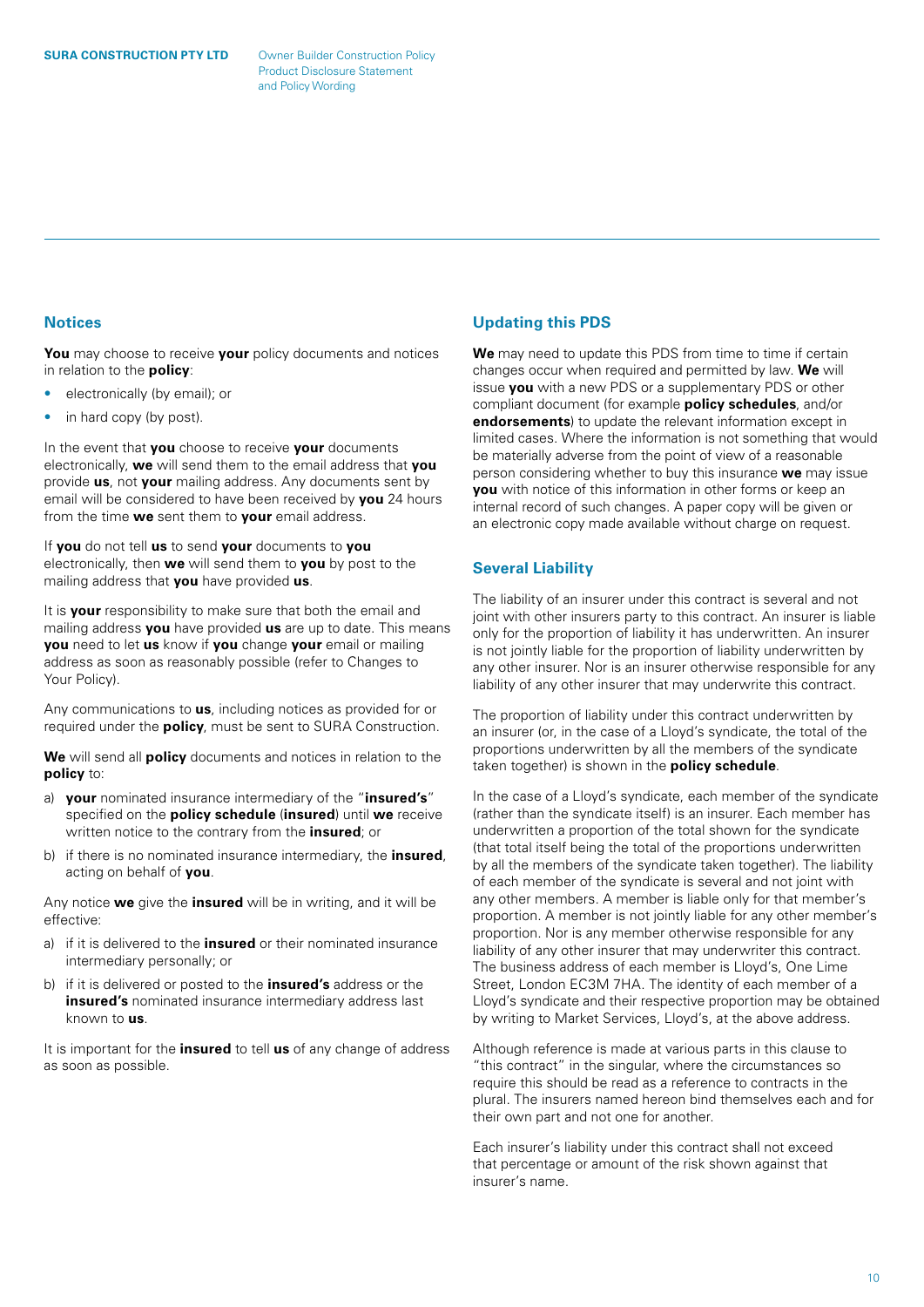# <span id="page-10-0"></span>**Sanctions**

**We** shall not be deemed to provide cover and **we** shall not be liable to pay any claim or provide any benefit under this **policy** to the extent that the provision of such cover, payment of such claim or provision of such benefit would expose **us**, **our** parent company or **our** ultimate controlling entity to any sanction, prohibition or restriction under United Nations resolutions or the trade or economic sanctions, laws or regulations of the European Union, the Commonwealth of Australia, United Kingdom or the United States of America.

# **Taxation Information**

**We** show all taxes and charges as separate items on all Tax Invoices (e.g. stamp duty and **GST**).

When **we** pay a claim, **your GST** status will determine the amount of **GST we** pay on claims. Details are provided in the **policy** wording.

# **Third Party Beneficiaries**

The **named insured** and the insurer are the only parties to the **policy**. No insurance is provided in relation to the interest of any persons not specified as being entitled to benefit under the **policy**.

The benefit of the cover under the **policy** is extended automatically to **insured persons** as defined see page 15 by reason of the operation of section 48 of the Insurance Contracts Act 1984 (Cth). They are not contracting parties. Other persons who are not contracting parties to the **policy** may be entitled to cover as third party beneficiaries, but only if specified as so entitled and limited only to the extent and interest specified.

Nothing in the **policy** is intended to give any such persons (including insured persons) any right to enforce any term of this **policy** which that person would not have had but for the Insurance Contracts Act 1984 (Cth).

Any person entitled to any benefit under the **policy** that is not the **named insured**:

- has, in relation to their claim, the same obligations to **us** as they would have if they were the **named insured**; and
- may discharge the **named insured's** obligations in relation to the loss.

**We** also have the same defences to an action by such persons as **we** would have in an action by the **named insured** including, but not limited to, defences relating to the **named insured's** conduct (whether the conduct occurred before or after the contract was entered into).

Such persons have no right to cancel or vary the **policy** or its cover – only the **named insured** (as the contracting party) and **we** can do this. If **we** cancel or vary the **policy** or its cover, **we** do not need to obtain such persons' consent to do so.

**We** also do not provide any notices in relation to this insurance to such persons as they are not a contracting party to the **policy**. **We** only send notices to the **named insured** which is the only entity **we** have contractual obligations to under the **policy**.

Neither **we** nor the **named insured** hold anything on trust for, or for the benefit or on behalf of any such persons under this insurance arrangement.

### The **named insured**:

- does not act on **our** behalf in relation to the insurance;
- is not authorised to provide any financial product advice, recommendations or opinions about the insurance; or
- does not receive any remuneration or other benefits from **us**.

Any such person needs to read this document and other documents forming the **policy** carefully to properly understand the benefits they have access to as non-contracting parties. The insurance cover is subject to the **terms**, conditions, limitations and exclusions of the **policy**.

Any person who may be entitled to a benefit under the **policy** should consider obtaining advice as to whether the benefits are appropriate or useful for their personal needs from a person who is licensed to give such advice. No advice is provided by **us** or SURA Construction that the benefits are appropriate or useful for any person's needs. Nothing prevents such persons from entering into other arrangements regarding insurance.

# **This Important Information Section Does Not Tell You All You Need to Know**

This Important Information section only provides some important information to be aware of. **You** must read the **policy** for details of what **your** and the insurer's and obligations are under this insurance.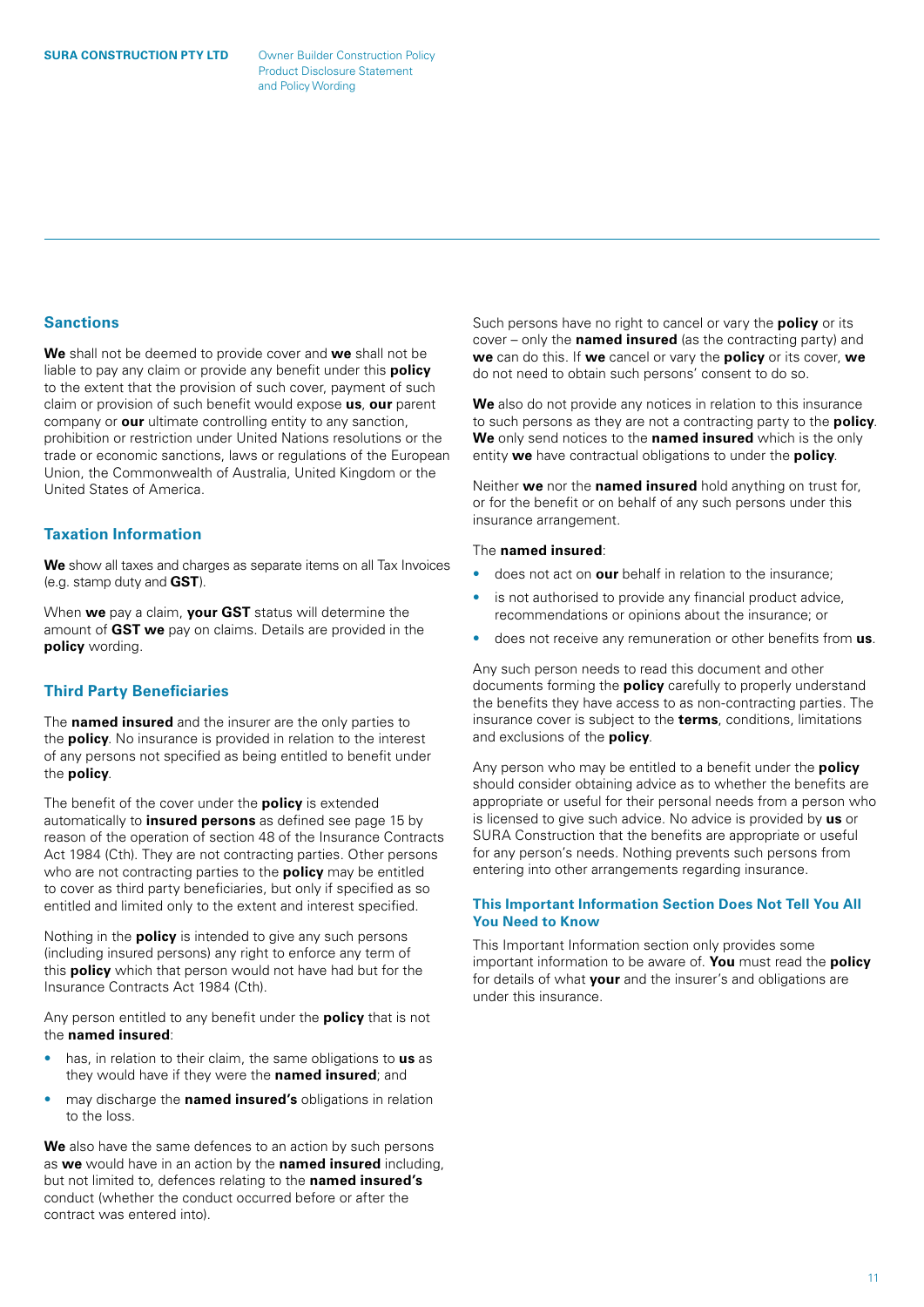# <span id="page-11-0"></span>**Important Notices**

# **Significant Features and Benefits**

This **policy** contains two types of cover.

| Cover                                  | <b>Property/</b><br><b>Liability Insured</b> | <b>Description of cover provided</b>                                                                                                                                                                                    |
|----------------------------------------|----------------------------------------------|-------------------------------------------------------------------------------------------------------------------------------------------------------------------------------------------------------------------------|
| Section 1                              | Construction<br>materials<br>and labour      | Covers insured damage to<br>construction works and<br>pre-existing property subject<br>to the terms, conditions and<br>exclusions of this <b>policy</b> .                                                               |
| Material<br>Damage<br>Cover            | pre-existing<br>property                     | Details of the cover provided<br>under this Section are stated<br>in the policy wording under the<br>heading Section 1 - Material<br>Damage on page 23.                                                                 |
| <b>Section 2</b><br><b>Third Party</b> | Public Liability                             | Covers your legal liability<br>to compensate others for<br>bodily injury or damage to<br>their property arising from<br>an occurrence and subject<br>to the terms, conditions and<br>exclusions of this <b>policy</b> . |
| Liability                              |                                              | Details of the cover provided<br>under this section are stated in<br>the policy wording under the<br>heading Section 2 - Third Party<br>Liability on page 27.                                                           |

With each type of cover, a range of additional benefits may be included.

These additional benefits are shown in the policy wording under:

- Additional Benefits Section 1 on page 23; and
- Additional Benefits Section 2 on page 27.

**You** will need to read this **policy** wording the **policy schedule**, and any **endorsement** applicable to **your policy** for a full description of the features and benefits of the **policy**.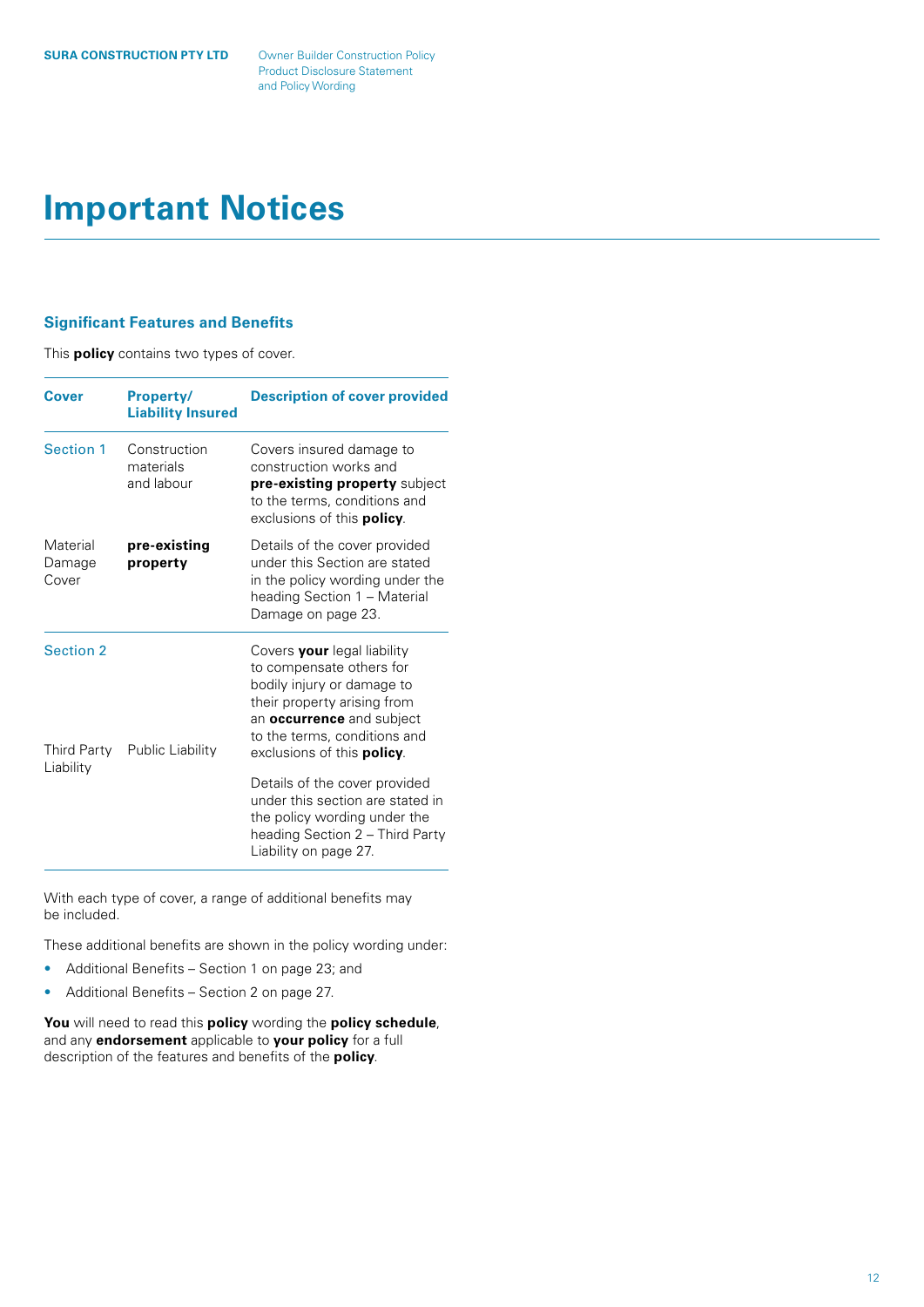# <span id="page-12-0"></span>**Significant Risks**

# **Exclusions and Conditions**

**Our** insurance is designed to provide protection for **you** in the event of something happening which has been insured against.

Under some circumstances, this **policy** will not provide any insurance cover to **you**. For example, **we** do not provide cover for loss, damage or liability arising out of war. In the **policy** wording, **we** state when cover is not provided under:

- Exclusions (applying to Section 1) on pages 24 to 26;
- Exclusions (applying to Section 2) on pages 27 to 31; and
- General Exclusions on page 18.

There are things that **you** must do in order for **your** insurance cover to apply.

For example, **you** must take all reasonable precautions to prevent damage. In the policy wording We state what **you** need to do under:

- General Conditions on pages 19 to 22; and
- GC4 Claims on pages 20.

# **Average / Underinsurance**

In the event of loss or damage covered by this **policy**, if it is found that the Declared Value for the Construction Cost or the Declared Value for **pre-existing property**, is less than 80% of the actual sum required to reinstate in accordance with the terms of this **policy**, then average will apply and the indemnity that **we** will be required to pay will be reduced in the same proportion that 80% of the actual sum required represents to the Declared Value.

# **Excesses**

If **you** make a claim under the **policy**, **you** may be required to pay one or more **excesses**. The descriptions of these **excesses** and the circumstances in which they are applied are shown in the policy wording under General Conditions on pages 19 to 22, Additional Benefits to Section 1 on page 23, and on **your policy schedule**.

**We** take into consideration a number of factors in setting the amount of **your excess**. These include factors relating to:

- the type of construction insured;
- where the project is to be undertaken;
- the type of loss covered; and
- **your** previous insurance and claims history.

At the time of **your** enquiry or **application** for insurance, the amount of all **excesses** applicable to **your policy** will be advised to **you**.

# **Costs of this Insurance**

The **premium** payable by **you** will be shown on **your** Tax Invoice.

The key factors that influence the **premium** calculation are reflected in the questions asked, and information sought at the time of **your** enquiry or **application** for this insurance. These include factors relating, but not limited to:

- the type of construction insured:
- where the project is being undertaken;
- the type of loss covered; and
- **your** previous insurance and claims history.

**Premiums** are subject to Commonwealth and state taxes and/ or charges. These include **GST** and stamp duty. The amount of these taxes and/or charges will be shown on **your** Tax Invoice.

# **About Your Policy**

**You** should read this document carefully, together with the **policy schedule** and any documents which make up **your policy**, so **you** understand the extent of cover provided and to satisfy yourself that it meets **your** requirements. If **you** wish to vary **your** cover or make further inquiries, please contact **your** broker.

The SURA Construction Owner Builder Construction Insurance **policy** consists of:

- this Product Disclosure Statement (PDS);
- each **policy schedule** issued by SURA Construction in connection with this PDS; and
- any other documents which **we** tell **you** form part of **your policy** such as each **endorsement** and Supplementary PDS.

This **policy**, **policy schedule** and **endorsements** (if any), are to be read together and any word or expression to which a specific meaning has been given in any part of this **policy** shall bear that specific meaning wherever it may appear.

# **Terms of Policy**

In consideration of the payment to **us** of the amounts payable for this insurance, We will insure **you** in accordance with this **policy**.

# **Limiting Insurer's Rights to Subrogation**

If **you** have entered into an agreement with another party which prevents **us** from taking a recovery action for compensation from that party it may affect **your** rights to cover under this **policy**.

Should **you** now be a party to such agreement or be requested to enter such an agreement in the future please advise SURA Construction immediately in writing.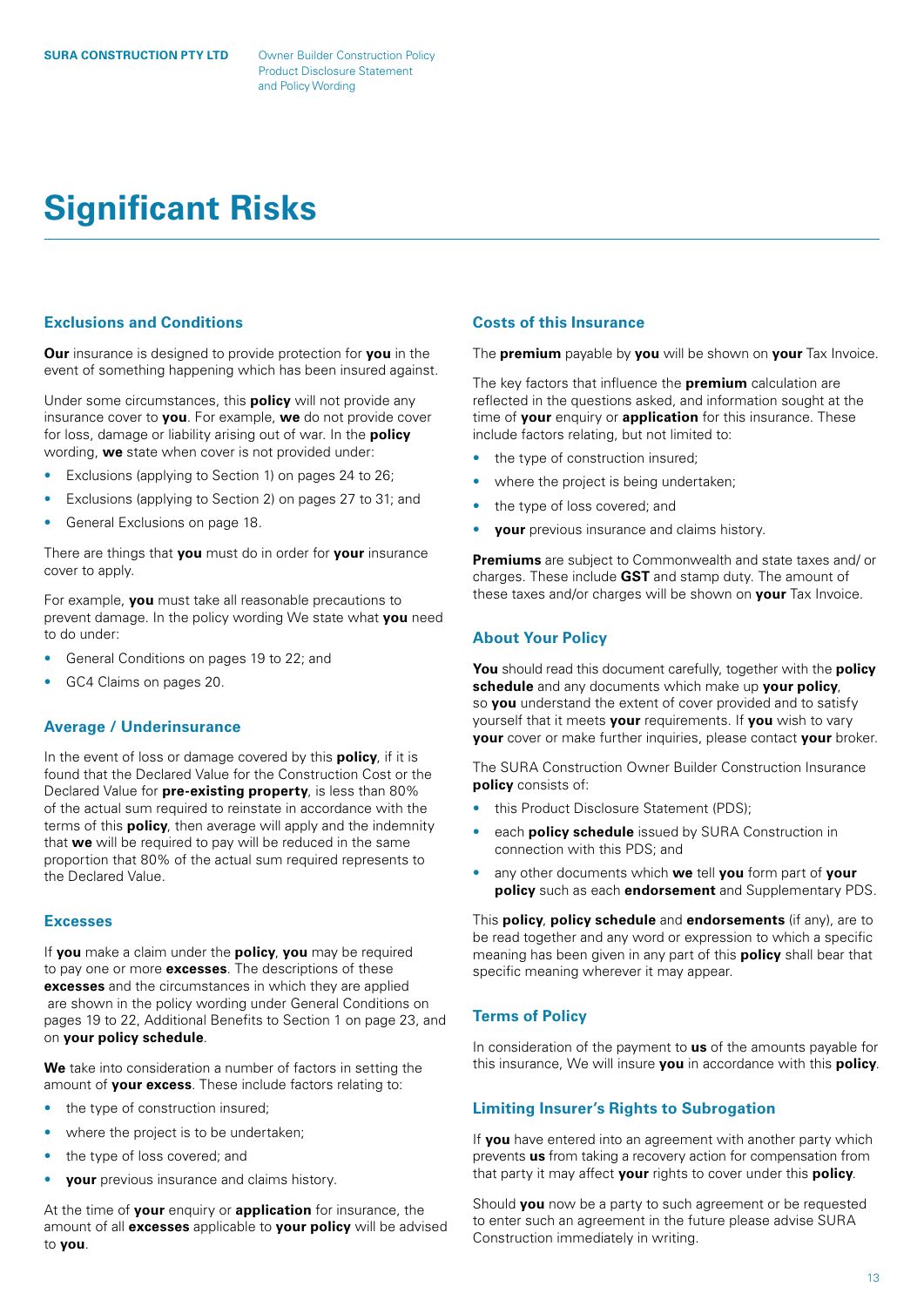# <span id="page-13-0"></span>**GST**

The amount payable by **you** for this **policy** includes an amount for **GST**.

The **limit of liability** and all other limits applicable to this **policy** are **GST** inclusive.

When **we** pay a claim, **your GST** status will determine the amount **we** pay.

If **you** are:

- not registered for **GST**, the amount **we** pay is the **limit of liability** or the other limits applicable to this **policy** being inclusive of **GST**,
- registered for **GST**, **we** will pay the **limit of liability** or the other limits applicable to this **policy** inclusive of **GST** less **your** Input Tax Credit (ITC) to which **you** are entitled or would be entitled if **you** made a relevant Acquisition. This ITC may be claimable within **your** Business Activity Statement (BAS).

**You** must advise **us** of **your** correct Australian Business Number and Taxable Percentage. Any **GST** liability arising from **your** incorrect advice is payable by **you**.

Where the settlement of a claim is less than the **limit of liability** or the other limits applicable to this **policy we** will only pay the **GST** (less **your** ITC credit) applicable to the settlement. This means that if these amounts are not sufficient to cover the claim, **we** will only pay the **GST** relating to **our** settlement of the claim. **We** will pay the claim by reference to the **GST** exclusive amount of any supply made by any business of **yours** which is relevant to the claim.

**GST**, ITC, BAS and Acquisition all have the same meaning as given to those words or expressions in A New Tax System (Goods and Services Tax) Act 1999 (Cth) and related or similar legislation, including any amendments to, delegated legislation thereof, or successor legislation (as applicable).

Taxable Percentage is **your** entitlement to an Input Tax Credit on **your premium** as a percentage of the total **GST** on that **premium**.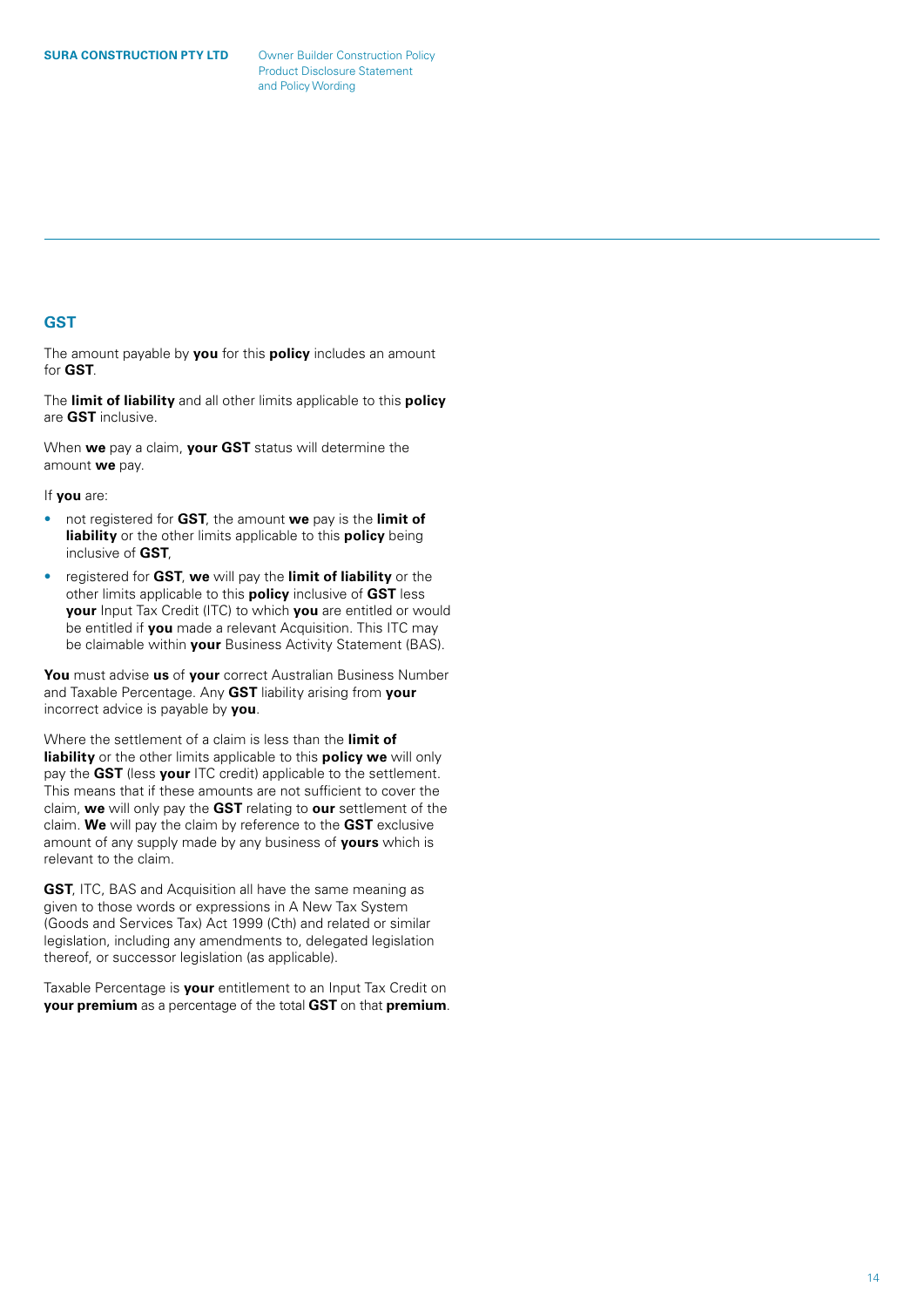# <span id="page-14-0"></span>**Words with Special Meanings**

The following key words and terms used in the **policy** which appear in bold (other than in headings) have a special meaning that appear below. Other words may be specially defined to have a meaning when used in relation to a **policy** section, term or condition.

#### **Abandonment**

That point in the **insured project** when all work activities on the **project site** have come to a complete stop and no further activity by the **named insured** can be reasonably expected in the near future on that **project site**.

#### **Additional Insureds**

Unless stated otherwise in the **policy schedule**:

- a) project manager; or
- b) contractor

with whom the **named insured** has entered into a contract for the performance of the works and only to the extent of their interest and involvement in the **insured project**.

# **Additional insureds** does not include:

- 1. an architect or engineer except in respect of their physical activities whilst on the **contract site**;
- 2. a manufacturer or supplier except if they carry out work on the **project site** and then in respect of such work only;
- 3. any person or entity, not licensed in accordance with applicable legal requirements, to perform the activities in which they were engaged in giving rise to the loss or damage; or
- 4. any other person or entity (and their interests) other than as described in a) and b) above.

#### **Aircraft**

Anything made or intended to fly or move in or through the air or space other than model aircraft.

# **Application**

The completed document provided to **us** that contains information and statements which, together with any other information or documents provided, **we** rely on in deciding whether to issue a **policy**.

# **Canada**

**Canada** and its respective territories, protectorates or dependencies.

# **Compensation**

The amount **we** will pay on **your** behalf following a judgment ordered by a court of competent jurisdiction within the Commonwealth of Australia.

#### **Employee**

Any person employed under a contract of service or apprenticeship with **you** or the **named insured** but does not include a consultant, contractor, subcontractor or agent.

# **Employee Tools**

Construction tools and effects owned or in the care, custody and control of the **named insured** or their **employees** up to a maximum new replacement value of \$5,000 per item, subject to the total limit shown in the **policy schedule** for any one **insured event**. **Employee tools** do not include unmanned aerial vehicles (drones), laptop computers, mobile telephones, two- way radios or other voice transmitters or receivers, or personal organisers or cameras, unless stated otherwise in the **policy schedule**.

#### **Endorsed / Endorsement**

Documentary evidence issued by **us** of an alteration to the **policy** which forms part of the **policy**.

#### **Excess**

The amount, stated in the **policy schedule**, that is the uninsured first portion of an otherwise covered loss which **you** must pay. The **excess** will be deducted from the amount otherwise payable for each **insured event** in relation to Section 1 of the **policy** or **occurrence** in relation to Section 2 of the **policy**.

The **excess(es)** will be advised to the **named insured** before they enter into a **policy** with **us**.

#### **Geographic Limitations**

- a) Anywhere in the Commonwealth of Australia, and
- b) elsewhere in the world but only in respect of the **named insured's business** visits by directors and **employees** of the **named insured** normally resident in the Commonwealth of Australia other than directors or **employees** who are engaged in **manual labour** during such visits.

#### **GST**

Goods and Services Tax under the A New Tax System (Goods and Services Tax) Act 1999 (Cth).

# **Hovercraft**

Any vessel, craft or thing made to travel over land or water, supported by a cushion of air.

#### **Insured Event**

A sudden, unforeseen and unintended physical loss of or damage to the **insured project** resulting from any cause not excluded by this **policy**, occurring at and discovered at the **project site** during the **period of insurance**.

#### **Input Tax Credits**

The amount **you** are entitled to claim as a credit against **GST** paid by **you**.

### **Insured Project**

The whole of the works as described in the **policy schedule**, whether permanent or temporary, and including consumables and all other materials (inclusive of overheads and profit margins). It includes any material after it is unloaded on the **project site** that is incorporated or to be incorporated for the performance of the **insured project**.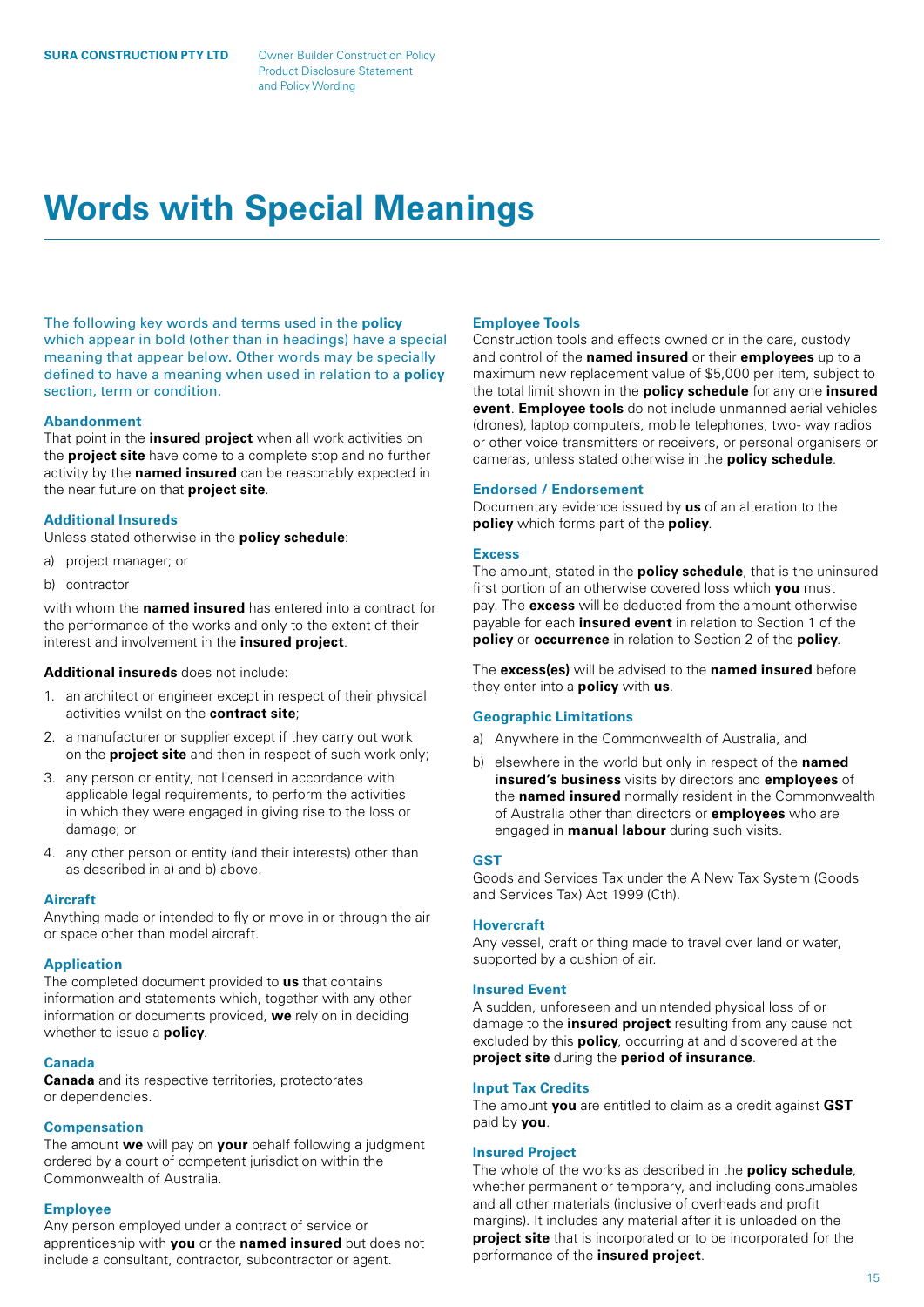Product Disclosure Statement and Policy Wording

**Insured project** does not include **pre-existing property**, **mobile machinery and equipment**, or **employee tools** unless otherwise agreed by **endorsement**.

#### **Insured Property**

Construction materials the **insured project**, **pre-existing property**, **mobile machinery and equipment** and **employee tools** provided that a corresponding amount is shown in the **policy schedule**.

# **Internet Operations**

- a) Use of electronic mail systems by **you** or **your employees**, including part time and temporary staff, for the purpose of communicating with either other insured parties or third parties;
- b) access through **your** network to the world wide web or a public internet site by **you** or **your employees**, including part time and temporary staff, and others within the insured parties;
- c) access to **your** intranet (internal company information and computing resources) which is made available through the world wide web for **your** customers or others outside the insured parties; and
- d) the operation and maintenance of **your** website.

#### **Limit of Liability**

The amount or amounts specified in the **policy schedule**, in respect of cover under Section 2 – Third Party Liability.

#### **Manual Labour**

Work primarily involving physical exertion, but does not include activities associated with design, marketing, promotion, demonstration or selling.

#### **Materials Stored Off-site**

Storage away from the **project site** of materials and components intended for incorporation into the works as shown in the **policy schedule**. Provided that such storage occurs after the materials and components are no longer in the care, custody or control of the manufacturer or the supplier.

#### **Mobile Machinery and Equipment**

Hoardings, temporary buildings, scaffolding, false work and re-usable formwork, **vehicles**, hoists, cranes, earth moving equipment, air compressors, welding equipment and other similar plant whether self-propelled or non-self-propelled, used or to be used in the process of executing the works.

#### **Named Insured**

The person(s) stated as such in the **policy schedule**.

# **Named Insured's Business**

The carrying out of the **insured project** as shown in the **policy schedule**.

#### **Occurrence**

- a) An event, including continuous or repeated exposure to substantially the same general conditions, or
- b) a series of events consequent upon or attributable to one source or original cause,

which results in either **personal injury** or **property damage** that **you** neither expected nor intended to happen during the **period of insurance**.

### **Period of Insurance**

The period of time starting with the date stated in the **policy schedule** and continuing to the earlier of:

- a) with respect to any portion of the **insured project**, the time that portion is taken over or put into use (whichever is the earlier) by the **named insured**; or
- b) the expiry date as stated in the **policy schedule**, unless varied by **endorsement**.

Where any part of the **insured project** is required to undergo either testing or commissioning then for the purposes of this **policy** such testing or commissioning will be deemed to occur during the **period of insurance**.

#### **Personal Injury**

- a) Bodily injury (which expression includes death, disease or illness), disability, shock, fright, mental anguish, mental injury or loss of consortium;
- b) false arrest, wrongful detention, false imprisonment or malicious prosecution;
- c) wrongful entry or eviction or other invasion of privacy;
- d) a publication or utterance of a libel or slander or other defamatory or disparaging material; or
- e) assault and battery not committed by **you** or at **your** direction, unless committed for the purpose of preventing or eliminating danger to persons or property.

#### **Policy**

The contract of insurance between the insurer and the **named insured**, consisting of this document (except to the extent part of it is expressly excluded), the **policy schedule** and any other documents **we** agree with the **named insured** will form part of the **policy** that **we** issue. Together they form the Insured's contract with **us**. These are all important documents and should be carefully read together and kept in a safe place for future reference.

#### **Policy Schedule**

The document entitled as such, setting out the particular variable terms including **premiums**, **excesses**, declared values, **contract values** and limits of this **policy**. For this **policy** to be valid, the **policy schedule** must be signed by **our** authorised officer.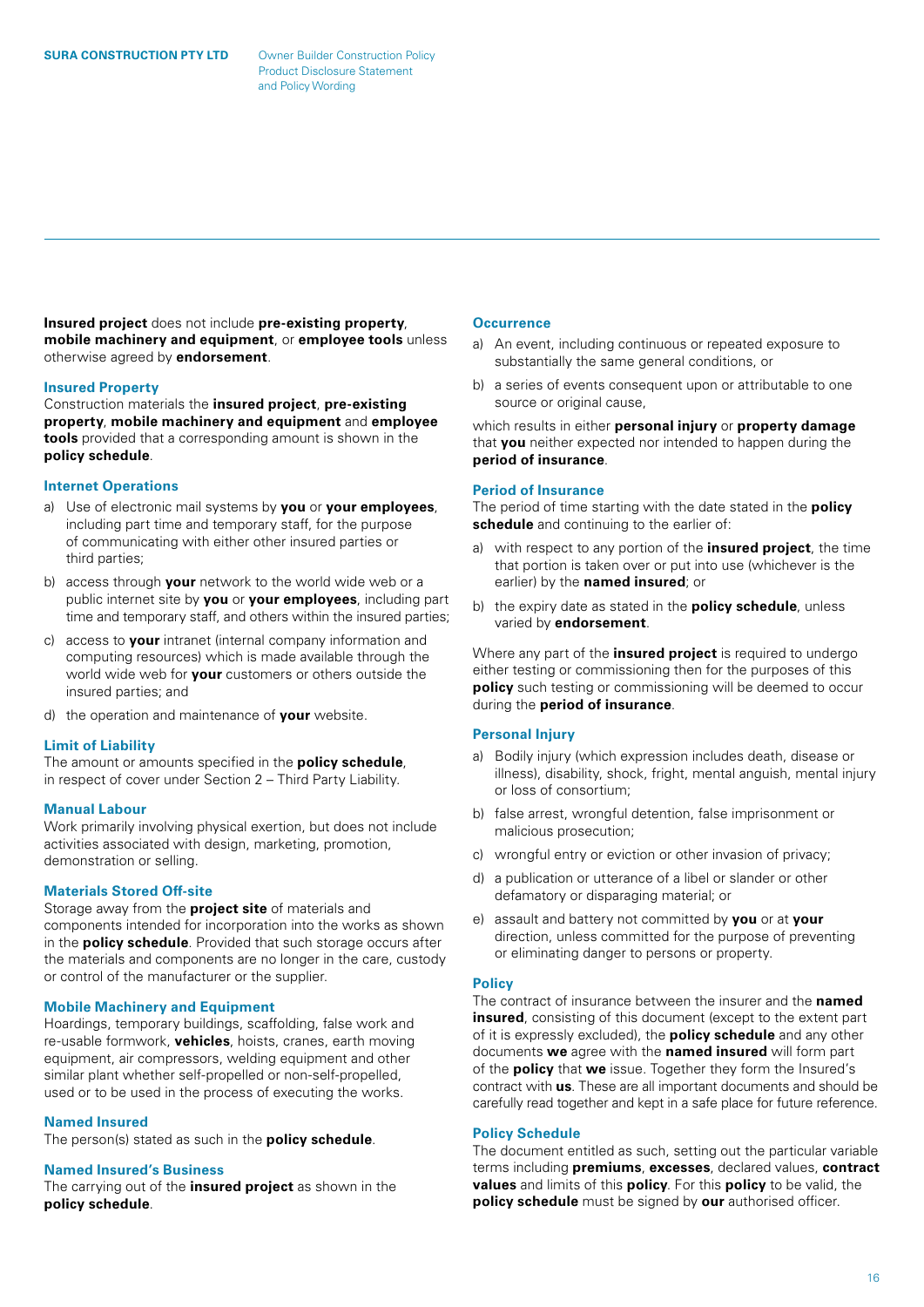#### **Pollutant**

Any solid, liquid, gaseous or thermal irritant or contaminant, including, but not limited to, smoke, vapour, soot, fumes, acids, alkalis, chemicals and waste materials. Waste includes material to be recycled, reconditioned or reclaimed.

# **Pre-existing Property**

Property, including all installations, services and facilities, described in the **policy schedule** and already existing at the **project site** before the start of the **insured project**.

**Pre-existing property** does not include any moveable personal property kept on the **project site**, the **project site** itself, or driveways, pathways, outside paving, swimming pools, landscaping, vegetation or fencing, unless specifically stated in the **policy schedule**.

### **Premium**

The amount of money that is charged for insurance cover under this **policy** including all statutory charges, levies and taxes.

#### **Products**

Anything (including any component, packaging or container of or for such thing) after it has ceased to be in the Insured's possession or control which has been manufactured, grown, extracted, produced, processed, assembled, constructed, erected, installed, repaired, altered, serviced, treated, sold, supplied, re-supplied or distributed by **you** in the course of the **named insured's business** (as described in the **policy schedule**). The term includes anything (including any component, packaging or container of or for such thing) which by operation of a law of the Commonwealth of Australia **you** are deemed to have manufactured.

# **Property Damage**

- a) Physical damage to or loss or destruction of tangible property including any resulting loss of use of that tangible property; or
- b) loss of use of tangible property which has not been physically damaged or destroyed provided such loss of use is caused by physical damage to or destruction of other tangible property.

All such loss of use will be deemed to happen at the time of the physical damage to, or destruction of, the tangible property that caused it.

#### **Project Site**

The address stated in the **policy schedule**, where the construction activity of the **insured project** is to be completed.

#### **Statute**

An Act or enactment of the Commonwealth of Australia, an Australian state or territory, or an Australian local authority. The term also includes any statutory instrument made under, or pursuant to, a power conferred by an Act or enactment, including a regulation, order in council, rule, by-law, ordinance, proclamation and notification, standard or quideline of a public nature.

# **Sum Insured**

The dollar amount(s) as set out in the **policy schedule**, as applicable.

#### **Supplementary Payments**

The charges, expenses and legal costs referred to in paragraphs a), b), c) and d) in clause S2.2.

#### **Terrorism**

An ideologically motivated act or acts or threat of action, or an act in pursuit of political, religious, ideological, or similar purposes to influence or intimidate the public or a section of the public or any government of any nation by any person or group(s) of persons whether acting alone or on behalf of or in connection with any group(s), organisation(s) or government(s), and which:

- a) involves the use of violence or force or threat of violence or force against one or more persons;
- b) involves damage to property;
- c) endangers life other than that of the person(s) committing the action;
- d) creates a risk to health or safety of the public or a section of the public; or
- e) is designed to interfere with or disrupt an electronic system.

#### **Transit**

The transportation by inland conveyance, directly to or from ports or places within mainland Australia and Tasmania only of materials and components intended to be used for the works as shown on the **policy schedule**, such transportation beginning with the loading in an undamaged condition, continuing during transportation, including incidental trans-shipment and ending after the completion of unloading at the **contract site**.

#### **United States**

The United States of America and its respective territories, protectorates or dependencies.

#### **Vehicle**

Any type of machine on wheels or on caterpillar tracks (including any trailer, caravan or other apparatus attached to the machine) made or intended to be propelled other than by manual or animal power.

# **Watercraft**

Anything made or intended to float or travel on or through water other than model boats.

# **We / Our / Us**

SURA Construction, acting under a binder as an agent of the insurer.

# **You / Your**

- a) The **named insured**; and
- b) **additional insureds**.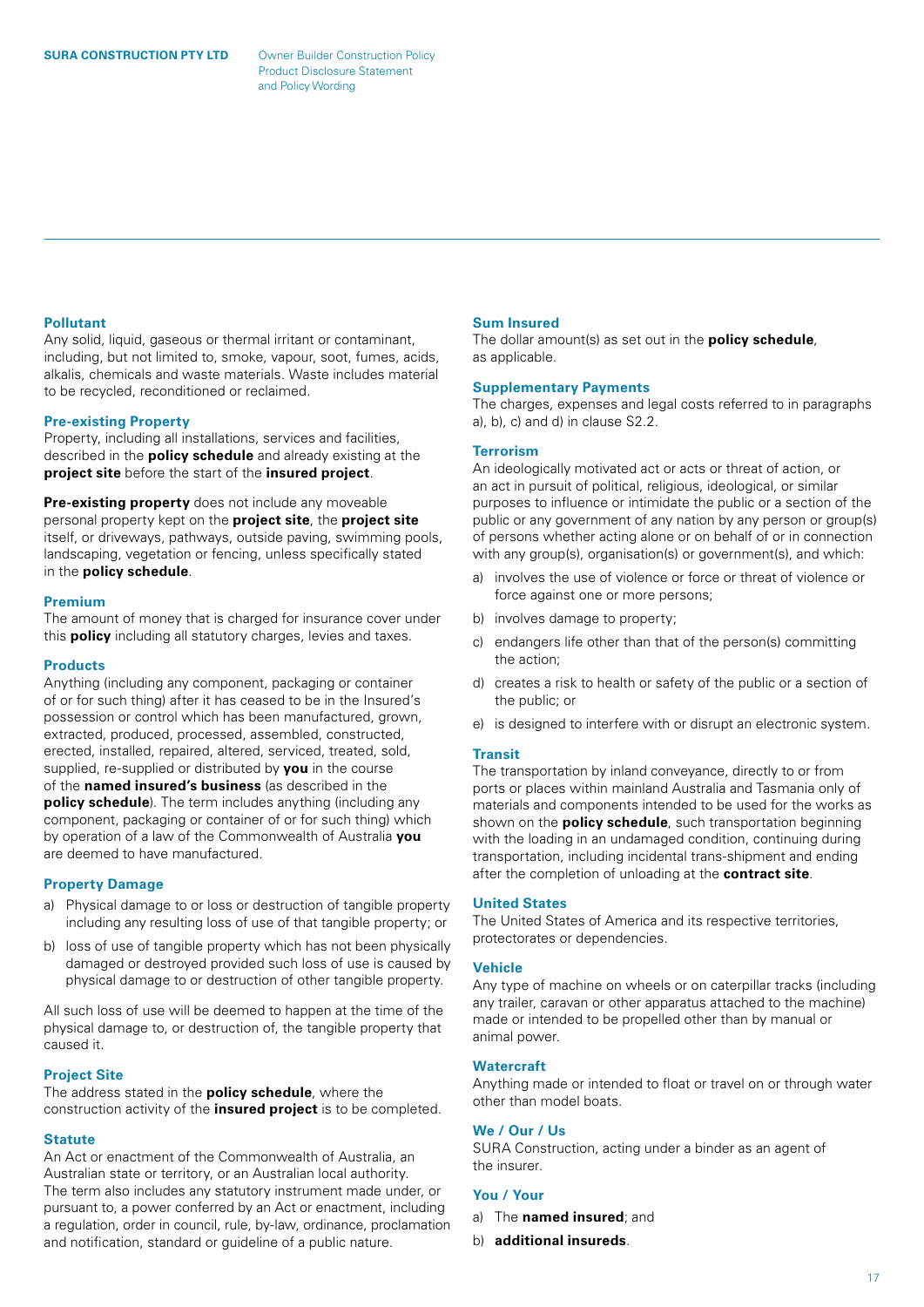Product Disclosure Statement and Policy Wording

# <span id="page-17-0"></span>**General Exclusion Applicable To Sections 1 And 2**

**We** will not insure **you** against loss, damage or liability for claims:

# **GE1 Cessation or Abandonment**

- a) occurring during a period of cessation of work on the Contract Site, which does not follow an **insured event**. This exclusion does not apply to the first 30 consecutive days of such a period; or
- b) occurring or arising after **abandonment** of the **contract site**.

# **GE2 Internet Operations**

Arising directly or indirectly out of or in connection with **your internet operations** provided that this General Exclusion GE2 does not apply to Personal Injury or **property damage** arising out of any material prepared by the manufacturer in respect of product use, safety instructions or warnings which is reproduced on **your** website.

# **GE3 Nuclear**

Directly or indirectly arising from or in any way connected with nuclear reaction, nuclear radioactivity or radioactive contamination or the use handling or transportation of radioactive materials or of any weapon of war or explosive device employing nuclear fission or fusion. However General Exclusion GE3 will not apply to physical loss of or damage arising from the use of commercial radioactive isotopes.

# **GE4 Terrorism**

Caused directly or indirectly, in whole or in part, by **terrorism** or by any activity or decision of a government agency or other entity to prevent, respond to or terminate **terrorism**. Such loss is excluded regardless of any other cause or event that contributes concurrently or in any sequence to the loss.

# **GE5 Underground Services**

To, or in relation to, underground services, underground cables or underground pipes of any kind unless before any work is undertaken which may affect underground services, underground cables or underground pipes of any kind, existing before the start of the works, **you** have:

- i) made a written request to the relevant public authority or the owner of such services, cables or pipes for documents or information as to the location of such services, cables or pipes;
- ii) obtained from the public authority or the owner of such services, cables or pipes a written confirmation, or oral but documented confirmation, of the approximate position of such services, cables or pipes.

# **GE6 War**

Directly or indirectly arising from or in any way connected with war, invasion, act of any foreign enemy, hostilities (whether war be declared or not), civil war, rebellion, revolution, insurrection, mutiny, the use of any military or usurped power, conspiracy, confiscation, commandeering, nationalisation or requisition or destruction of or damage by order of any government or by any public or local authority.

# **GE7 Demolition**

Caused directly or indirectly by the demolition of any structure over 10 metres in height, provided that this General Exclusion GE7 does not apply to any internal non-structural demolition.

#### **GE8 Explosives**

Arising directly or indirectly out of or in connection with the use of any explosive material or device.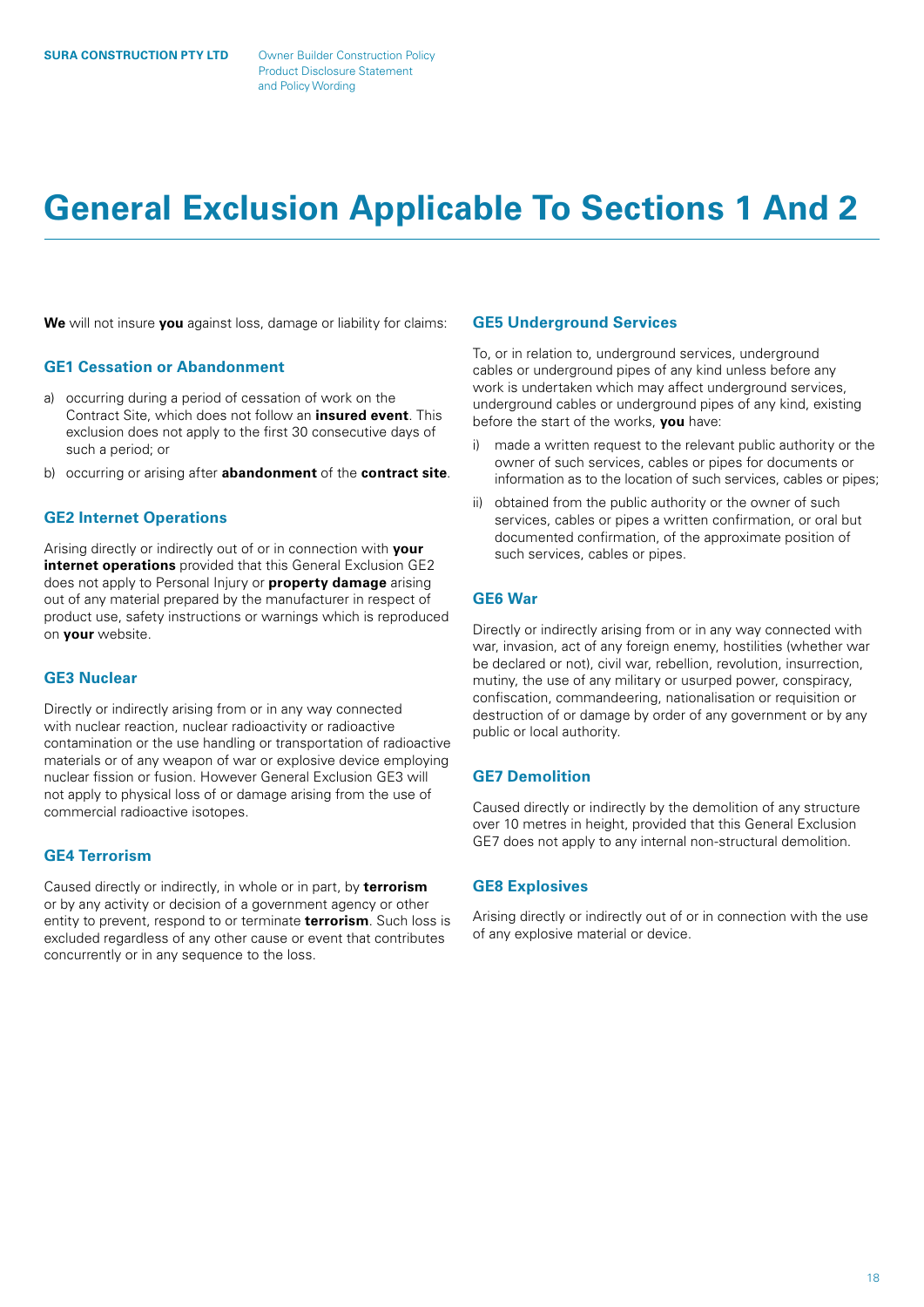# <span id="page-18-0"></span>**General Conditions Applicable To Sections 1 And 2**

The following Conditions apply to both Section 1 and 2 of this **policy** (unless otherwise stated).

# **GC1 Alteration of Risk**

**Our** decision to provide this insurance is based on information provided to **us** by the **named insured**. This **policy**, including the amount of **premium**, may be affected if any of the facts or circumstances, which existed at the start of the **policy**, change.

The **named insured** must notify **us** in writing as soon as the **named insured** is aware of any changes in the information provided to **us**, in respect of any material alteration in the risk or to the **named insured's business** activities, the nature of the risk, including but not limited to:

- a) any alteration in design, material, construction programme or the method of construction;
- b) the nature of the construction activity;
- c) any change to the **named insured's business** activities.

Where the **named insured's business** is wound up, carried on by an insolvency practitioner or permanently discontinued **we** must be notified as soon as possible.

Where such notice is given, **we** will be entitled to negotiate with the **named insured** the terms for the continuation of this **policy**. In the meantime, **you** must at **your** own expense take all reasonable precautions to minimise the risk of any loss, damage or liability and must comply with any reasonable directions or requirements of **ours**.

**We** may also be entitled to cancel this **policy** in accordance with the Insurance Contracts Act 1984 (Cth).

# **GC2 Assignment**

No assignment of interest under this **policy** will bind **us** until its consent is given and **endorsed**.

# **GC3 Cancellation**

#### **Cancellation By You**

**You** may cancel **your policy** at any time by contacting **us** and giving **us** notice of cancellation. Cancellation will take effect from the date **your** notice is received by **us** or any other date if mutually agreed. If **you** do not exercise **your** right to cancel **your policy**, it will continue in force and **you** will be required to pay the premium.

# **Cancellation By Us**

**We** may cancel the **policy** pursuant to any right at law and as set out in the Insurance Contracts Act 1984 (Cth) by giving **you** written notice to that effect. This includes where:

- **you** have:
	- failed to comply with the duty of utmost good faith;
	- made a misrepresentation in breach of the duty to take reasonable care not to make a misrepresentation;
	- failed to comply with a provision of the **policy**, including a provision with respect to payment of the premium;
	- made a fraudulent claim under the **policy** or any other **policy** of insurance (whether with us or some other insurer) that provided insurance cover during any part of the period during which the **policy** provides insurance cover; or
	- failed to notify **us** of any specific act or omission or failure that has occurred after the **policy** is entered into where notification is required under the **terms** of the **policy**.
- the effect of the **policy** is to authorise **us** to refuse to pay a claim, either in whole or in part, by reason of an act or omission or failure of **you** or of some other person and, after the **policy** was entered into, such an act or omission or failure has occurred.

When **we** cancel the **policy**, it will have effect from whichever of the following times is the earliest (unless **we** tell **you** otherwise):

- the time when another **policy** of insurance replacing the **policy** is entered into; or
- 4 o'clock in the afternoon of the third (3rd) business day after the day on which notice was given to **you** unless the **policy** is in force because of section 58 of the Insurance Contracts Act 1984 (Cth), in which case the cancellation will have effect from 4 o'clock of the fourteenth (14th) business day after the day on which notice was given to **you**.

### **Effect of Cancellation**

**Your policy** with **us** ends from the time of cancellation. **You** will not have cover for events occurring after that time.

However, cancellation of this insurance by **us** or **you** does not affect the treatment of any claim for an event that happened happening before cancellation.

# **Premium Refund**

If **you** or **we** cancel the **policy we** may deduct:

- a pro rata proportion of the premium for any time for which **you** have been covered. For example, if **your period of insurance** is 12 months and **you** have been covered for six (6) months, the deduction for the time **you** have been covered will be half the annual premium; and
- any government taxes or duties paid by **us** in relation to **your policy we** cannot recover.

However, in the event that **you** have made a **total loss** claim under this **policy** and **we** have agreed to the claim no return of premium will be made.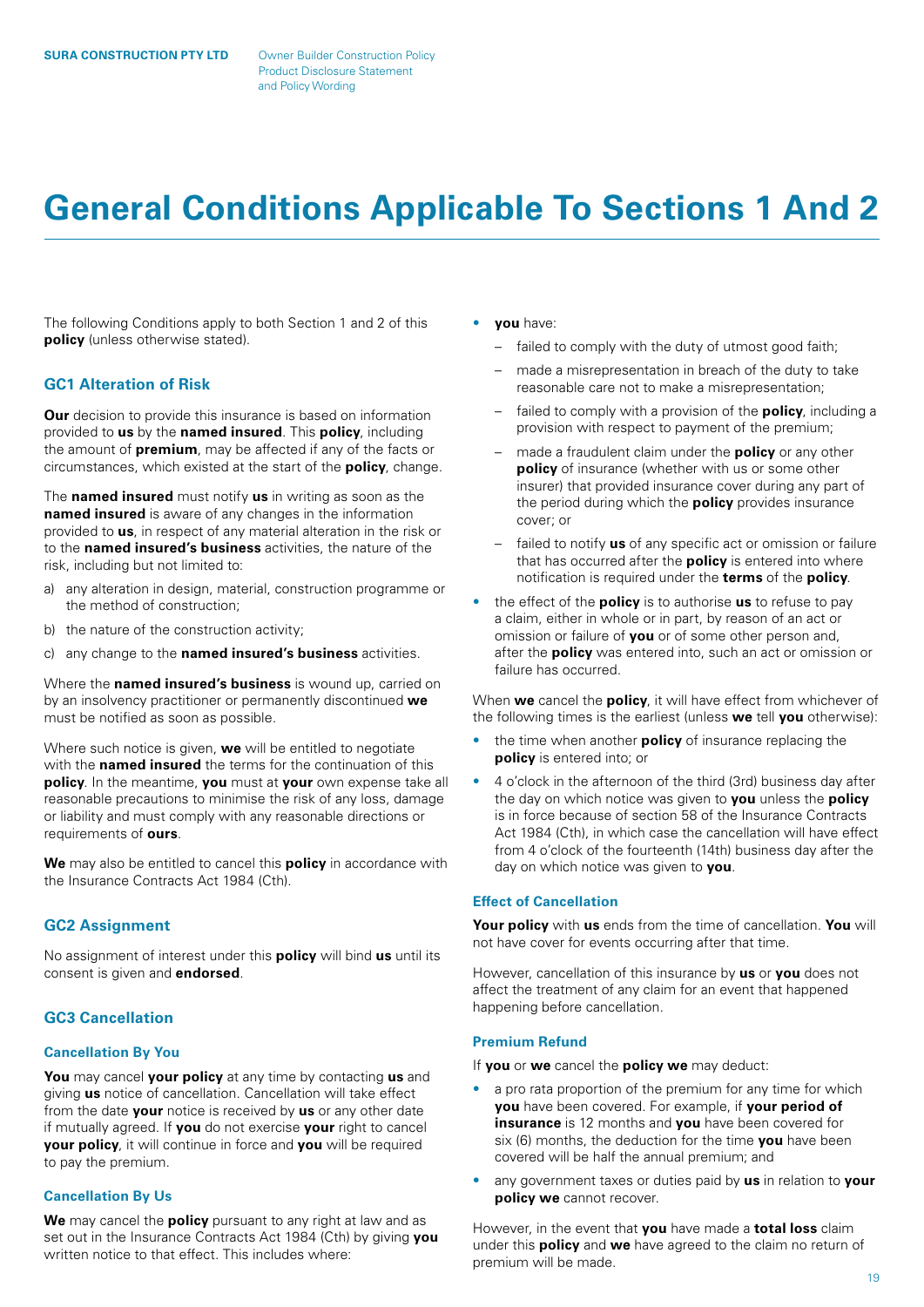Product Disclosure Statement and Policy Wording

# **GC4 Claims**

Following discovery of any loss, damage, or injury that might give rise to a claim under this **policy**:

- a) **you** must take reasonable steps or precautions to minimise or prevent further loss, damage, injury or illness. **You** are permitted to take immediate action to avoid injury or loss of life or subsequent loss or damage to property and such action will not prejudice **your** position in respect of a claim hereunder;
- b) **you** must not admit responsibility or liability to anyone without **our** written consent;
- c) **you** must notify **us**, without delay but within 30 days, of the details of the loss, damage or injury;
- d) **you** must do whatever can be done to preserve all property, **products**, plant and all other things that may assist **us** in investigating or defending a claim, and make them available for inspection by **us**, **our** employees or agents including assisting in determining if there are rights of recovery against another entity or person;
- e) **we** may appoint legal or other representatives to assist in the conduct of a claim;
- f) **you** must not negotiate, pay or settle, or attempt to settle or defend any claim without **our** written consent;
- g) **you** must if any legal proceedings are brought against **you** in respect of an **occurrence** immediately send details of those legal proceedings to **us** so that **we** may consider if this **policy** will respond;
- h) **you** will be required to cooperate with **us** fully in any investigation, negotiation, defence or settlement of any claim and at all times permit **us**, **our** employees or agents to enquire into, investigate and examine the circumstances of any loss, damage or injury. This may include attending court to give evidence;
- i) **we** have full discretion on how to conduct the claim including compromising or paying a claim, regardless of whether or not **you** believe it should be defended, and pursuing in **your** name any claims for recovery or contribution in accordance with GC 16 Subrogation;
- j) **you** must supply all the information and documentation requested by **us**, **our** employees or agents. If **we** require a statutory declaration verifying the details of the claim and any other matters connected with it, **you** must provide such declaration; and
- k) notify the Police of any actual or attempted theft, burglary or malicious damage.

# **GC5 Further Damage**

**We** will not pay for any further damage to any item caused by the failure to repair that item properly and without delay, except for what is specifically covered under clause S1.4.5.

# **GC6 GST**

### **GC6.1 GST Liability**

This **policy** has a **GST** provision in relation to **premium** and **our** payment to **you** for claims. It may have an impact on how **you** determine the amount of insurance needed. Please read it carefully and seek professional advice if there are any queries about **GST** and this insurance.

# **GC6.2 Sums Insured/Limit of Liability**

All monetary limits in this **policy** do not include an amount for **GST**, but may be increased for **GST** in some circumstances (see below). **You** should have regard to the impact of **GST** when calculating how much to insure for, and obtain tax advice where required.

# **GC6.3 Claim Settlement**

Where **you** are liable to pay an amount for **GST** in respect of an acquisition relevant to a claim (such as services to repair a damaged item insured under this **policy**) and **we** agree to pay the claim, **we** will pay for the **GST** amount. However, if the **sum insured/limit of liability** is not sufficient to cover the loss, **we** will only pay the **GST** amount that relates to the settlement of the claim. **We** will reduce the **GST** amount payable by any **input tax credits** to which you are or would be entitled on a relevant acquisition.

**We** will pay the **GST** amount less any Input Tax Credit in addition to the **sum Insured/limit of liability** or other limits shown in the **policy**.

Where **we** make a payment under this **policy** as **compensation** instead of payment for a relevant acquisition, the amount of payment will be reduced by the amount of any Input Tax Credit that **you** would have been entitled to had the payment been applied to a relevant acquisition.

**We** will (where relevant) pay **your** claim by reference to the **GST** exclusive amount of any supply made by **your** business, which is relevant to the claim.

# **GC6.4 Disclosure – Input Tax Credit Entitlement**

If **you** register, or are registered for **GST**, **you** are required to inform **us** of the entitlement to an Input Tax Credit on the **premium**. If **you** fail to disclose or understate the entitlement, **you** may be liable for **GST** on a claim paid. This **policy** does not cover **you** for this **GST** liability, nor for any fine, penalty or charge to which **you** may be liable due to **your** failure to disclose or a misstatement made by **you** in relation to the entitlement to an Input Tax Credit for the **premium**.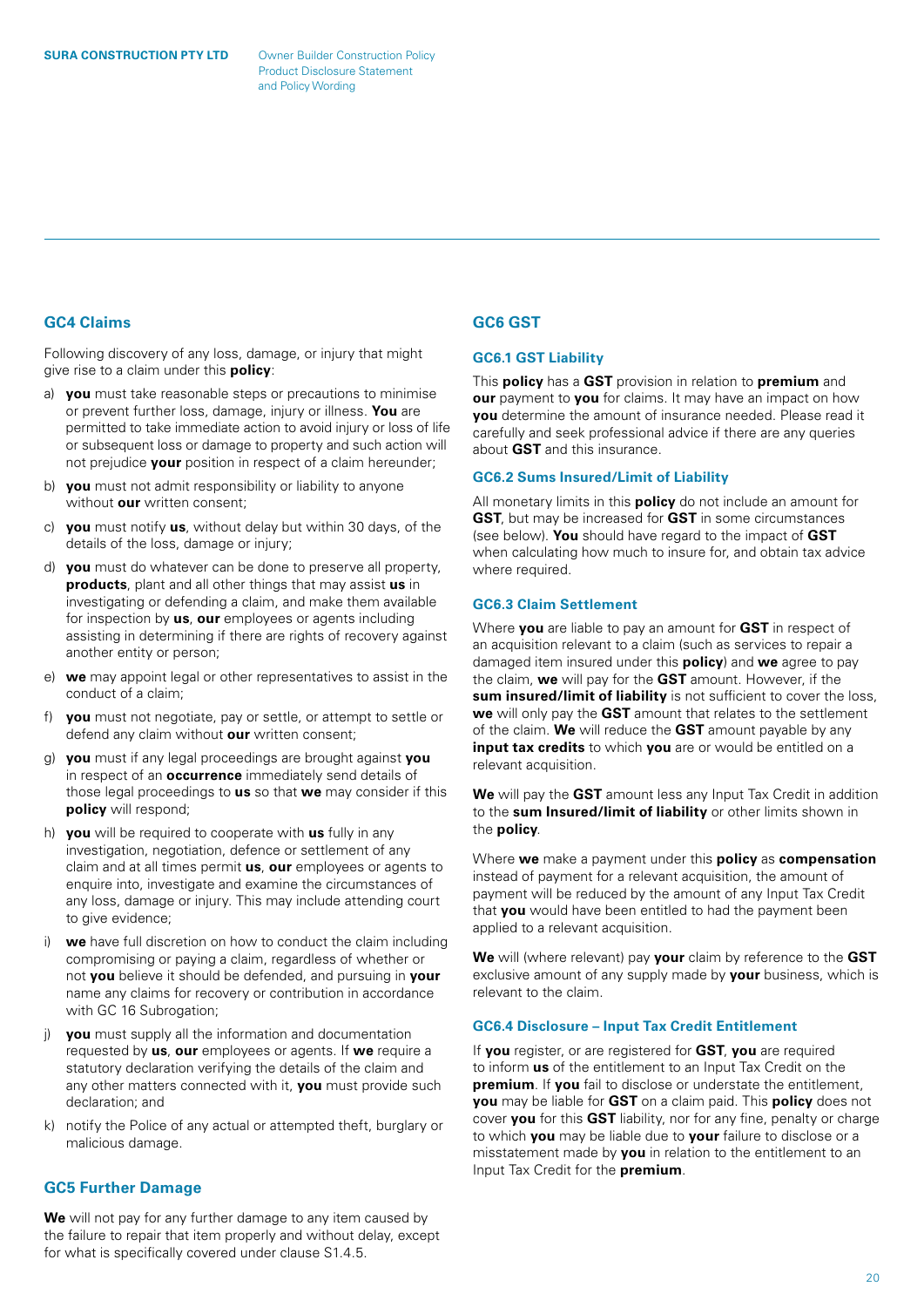# **GC7 Our Right of Inspection and Examination and Audit of Books**

**We** or any of **our** employees or agents will at any reasonable time be entitled but not obliged to inspect and examine, at the Project Site as shown on the **policy schedule** and any other location, any work, property, procedure, books or records associated directly or indirectly with the **insured project**, the subject of this **policy**, and **you** must provide to **us**, all details and information which they reasonably require. Whether or not **we** or any of **our** employees or agents are conducting an inspection or issuing a report following such inspection, such conduct or issuing will not constitute an undertaking to determine that the execution or the operation of any property associated directly or indirectly with the **insured project** the subject of this **policy** is in compliance with any law, rule or regulation.

**We** or any of **our** employees or agents may examine or audit any book or record of **yours** at any reasonable time after the end of the Policy Period, as far as that examination or audit relates to the subject matter of this Policy.

# **GC8 Other Insurance**

Following any claim being made under the **policy**, **you** must notify **us** of any other insurance covering the same loss, damage or injury of which **you** are aware.

# **GC9 Policy Construction and Interpretation**

a) Construction, interpretation and meaning of the terms of this **policy** is to be in accordance with the laws of the state or territory in which this **policy** is issued.

- b) Any dispute relating to this **policy** is to be submitted to the exclusive jurisdiction of the courts of that state or territory.
- c) The headings in this **policy** are included for descriptive purposes only and do not form part of this **policy** for the purpose of its construction or interpretation.
- d) In this **policy**, words used in the singular can include the plural and vice versa.
- e) In this **policy**, words used in the masculine gender also include the feminine or neuter genders and vice versa.
- f) In this **policy** a reference to a statute includes its delegated legislation and a reference to a statute or delegated legislation or a provision of either includes consolidations, amendments, re-enactments and replacements;
- g) "Includes" in any form is not a word of limitations; and
- h) A reference to "\$" or "dollar" is to Australian currency.

# **GC10 Precautions**

**You** and **your** agents must, at **your** own expense, take due care and all reasonable precautions to prevent loss, theft, damage or injury and:

- a) comply with all reasonable recommendations made by **us** to prevent loss, damage or injury;
- b) comply with all laws and statutory requirements in respect of loss, damage or injury prevention, recommendations by manufacturers and suppliers, including the responsibility of keeping safety devices, such as load movement and overload devices in place and fully operational at all times;
- c) must take immediate action to trace, recall or modify any of **your products** containing any defect or deficiency of which **you** have knowledge or have reason to suspect. This includes any compulsory recall or ban imposed by a government or statutory agency; and
- d) in respect of underground services, before any work is undertaken which may affect underground services, underground cables, fibre, or underground pipes of any kind, existing prior to the commencement of the **insured project**, **you** will:
	- i) make a written request to the relevant public authority or the owner of such services, cables, fibre, or pipes for documents or information as to the location of such services, cables, fibre or pipes;
	- ii) obtain from the public authority or the owner of such services, cables, fibre or pipes a written confirmation, or oral but documented confirmation, of the exact position of such services, cables, fibre or pipes; and
	- iii) subsequently trace the location of the services, cables, fibre or pipes and indicate the location in situ.

After such services, cables, fibre or pipes have been located, excavate with caution in order to reduce the risk of damage.

# **GC11 Premium**

The **premium** is a non-adjustable amount unless **we** agree otherwise by **endorsement**.

# **GC12 Reinstatement of Sum(s) Insured**

Following notification of a claim to **us** under this **policy**, **we** will reinstate the Sum(s) Insured, but only in relation to **insured event** under Section 1 and an **occurrence** covered under clause S2.1.1, which has not already occurred. Where the **sum insured** is reinstated, the **named insured** will pay the additional **premium** required by **us** taking the un-expired **period of insurance** into consideration.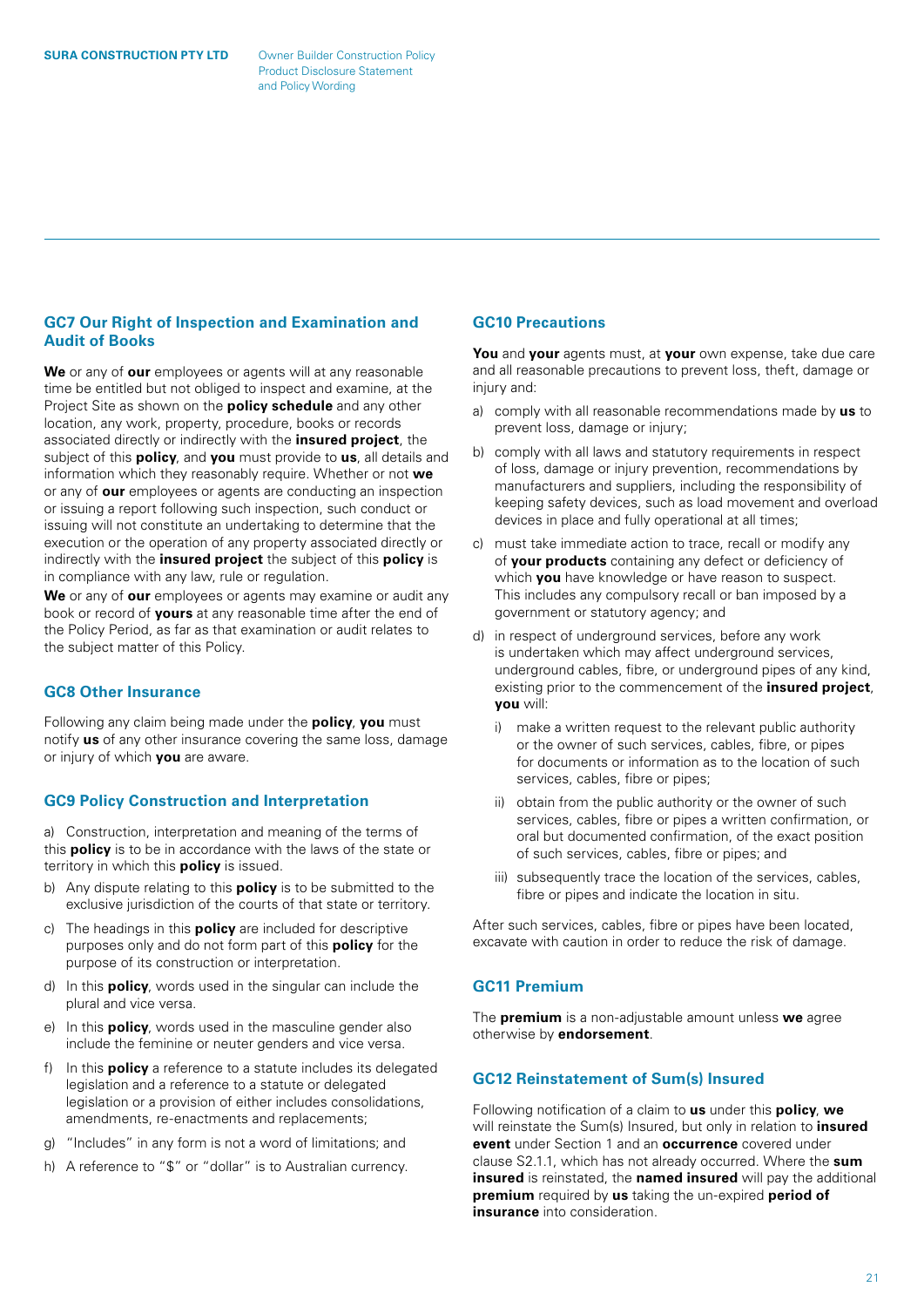# **GC13 Subrogation**

If **you** have a right to recover **your** loss from any other party, then, on accepting liability under this **policy**, **we** will be entitled to exercise that right in **your** name and to **our** benefit. **You** must fully co-operate with **us** in exercising that right.

If **we** recover an amount greater than the amount that **we** have paid in settlement of **your** claim plus related costs, **we** will pay the remaining balance to **you**.

# **GC14 Limiting Insurers Right to Subrogation**

If **you** have entered into an agreement with another party which prevents **us** from taking a recovery action for compensation from that party it may affect **your** rights to cover under this **policy**.

Should **you** now be a party to such agreement or be requested to enter such an agreement in the future please advise SURA Construction as soon as practicable.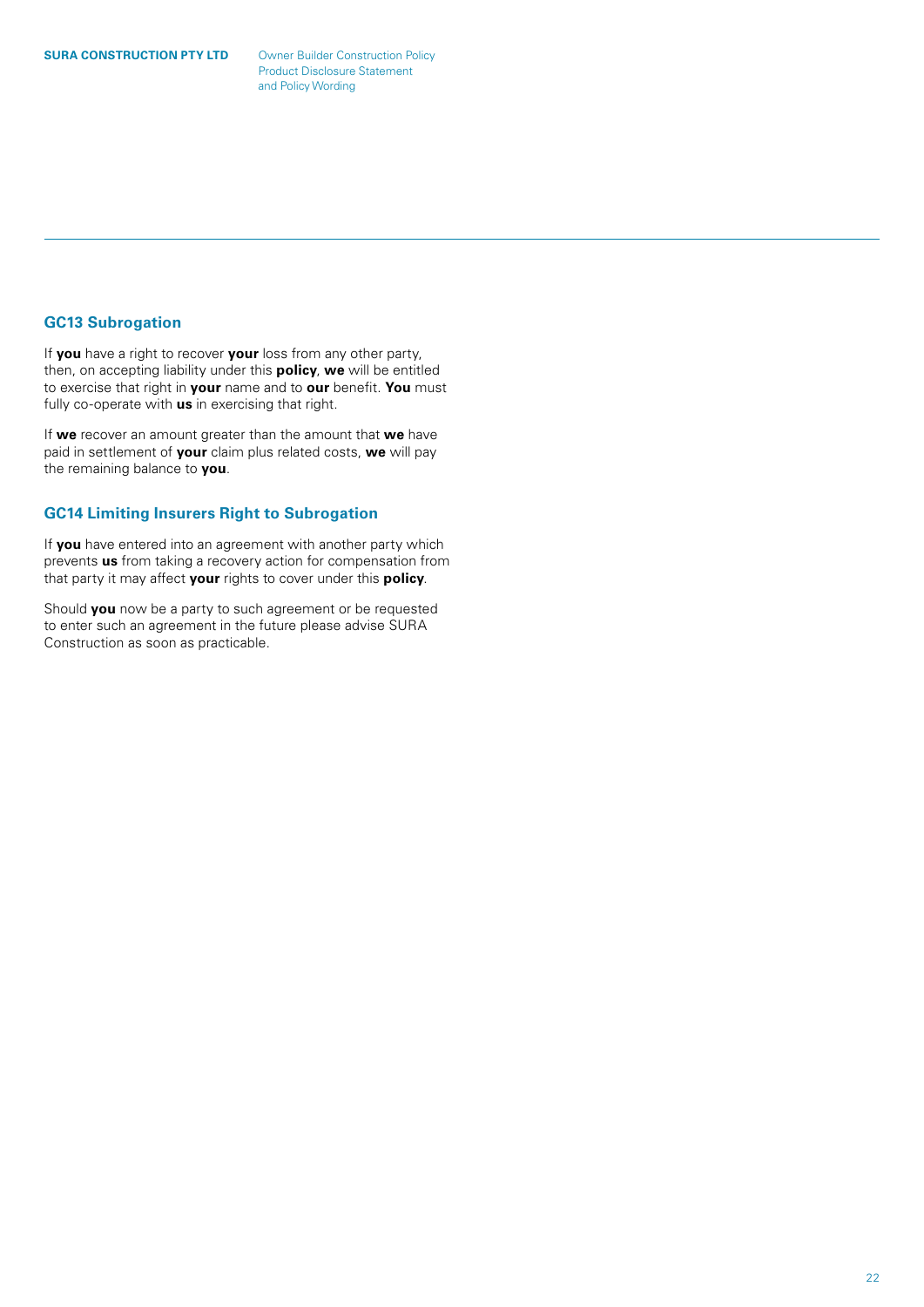# <span id="page-22-0"></span>**Section 1 – Material Damage**

# **S1.1 The Cover**

**We** agree, subject to the terms of the **policy** to insure **you** with respect to the **insured project** to the extent and in the manner stated below against **insured events** occurring during the **period of insurance**.

# **S1.1.1 Transit**

**We** will cover **you** against an **insured event** which causes loss or damage to any materials or items to be incorporated into the works as shown on the **policy schedule**, and belonging to or under **your** care, custody and control whilst in **transit** and/or materials stored off-site during the construction period. The cover will not exceed the sub-limit of liability stated in the **policy schedule** for **transit** and/or materials stored off-site, less the applicable **excess**.

# **S1.2 Additional Benefits**

Except as otherwise provided, as a direct consequence of an **insured event** and provided that an amount is stated in the **policy schedule** for the relevant clause S1.1.1 to S1.1.14 (as applicable), the **policy** is extended to cover necessary and reasonable costs and expenses incurred by the **named insured** that are not otherwise recoverable as provided under the following additional benefits.

The cover provided under these additional benefits is otherwise subject to clause Limit of Liability and all other terms, conditions, exclusions, definitions and limits applicable to the **policy**.

# **S1.2.1 Escalation**

Being an allowance for an increase in the cost of the works and the materials or items incorporated that occurs during the **period of insurance** due to the effects of inflation, as well as for variations to the **insured project** happening prior to the time of the **insured event**.

# **S1.2.2 Removal of Debris**

Being:

- a) the removal and disposal of debris coming onto the **project site**, as a consequence of an **insured event** and necessary to restore or replace damaged **insured property**;
- b) the demolition, removal and disposal of damaged **insured property**; or
- c) the removal and disposal of undamaged **insured property** from the **project site** necessary to restore or replace damaged **insured property**.

# **S1.2.3 Professional Fees**

Being the fees of architects, surveyors, consulting engineers and other professional consultants to restore or replace **insured property**. Professional Fees will not include any fees for the preparation of a claim or estimate of fees.

Professional Fees will not exceed rates authorised under the scales (if any) of the various institutions regulating such charges at the time of the loss or damage.

# **S1.3 Limit of Liability**

Our total liability under this Section of the **policy**, in respect of any **insured event** will not exceed the cost of cover in respect of loss or damage incurred, or the total **limit of liability** any one **insured event** stated in the **policy schedule**, whichever is the lesser, less the highest applicable **excess**, provided that the total **limit of liability** has not been exhausted.

# **S1.4 Basis of Loss Settlement**

Following an **insured event**, the basis of any settlement under this Section of the **policy** will be:

# **S1.4.1 Repair or Total Loss**

- a) in the case of damage which can be repaired, the cost of repairs necessary to restore the property to a condition as good as but not better or more efficient or extensive than its condition immediately before the time when the **insured event** occurred, or
- b) in the case of a total loss, the actual value of the property immediately before the time when the **insured event** occurred. However, only to the extent to which the costs claimed were **your** responsibility and, where relevant, subject to the application of Average / Underinsurance, if applicable (see page 13).

#### **S1.4.2 Requirement to Repair**

damage that can be repaired must be repaired, but if the cost of repairing any damage equals or exceeds the actual value of the property immediately before the **insured event** occurred, settlement will be in accordance with clause S1.4.1a) or S1.4.1b) as applicable.

#### **S1.4.3 Overhead Charges**

**we** will pay for an appropriate level of overhead charges and profit in connection with the reinstatement of the loss or damage, in accordance with the **insured project**.

#### **S1.4.4 Recovery or Retrieval Costs**

following an **insured event we** will pay any cost incurred by **you** in the recovery or retrieval of lost or damaged **insured property** as long as the total cost of such recovery or retrieval (or attempted recovery or retrieval), including the cost of repair or replacement of the lost or damaged property, does not exceed the actual value of the insured property immediately before the **insured event** occurred.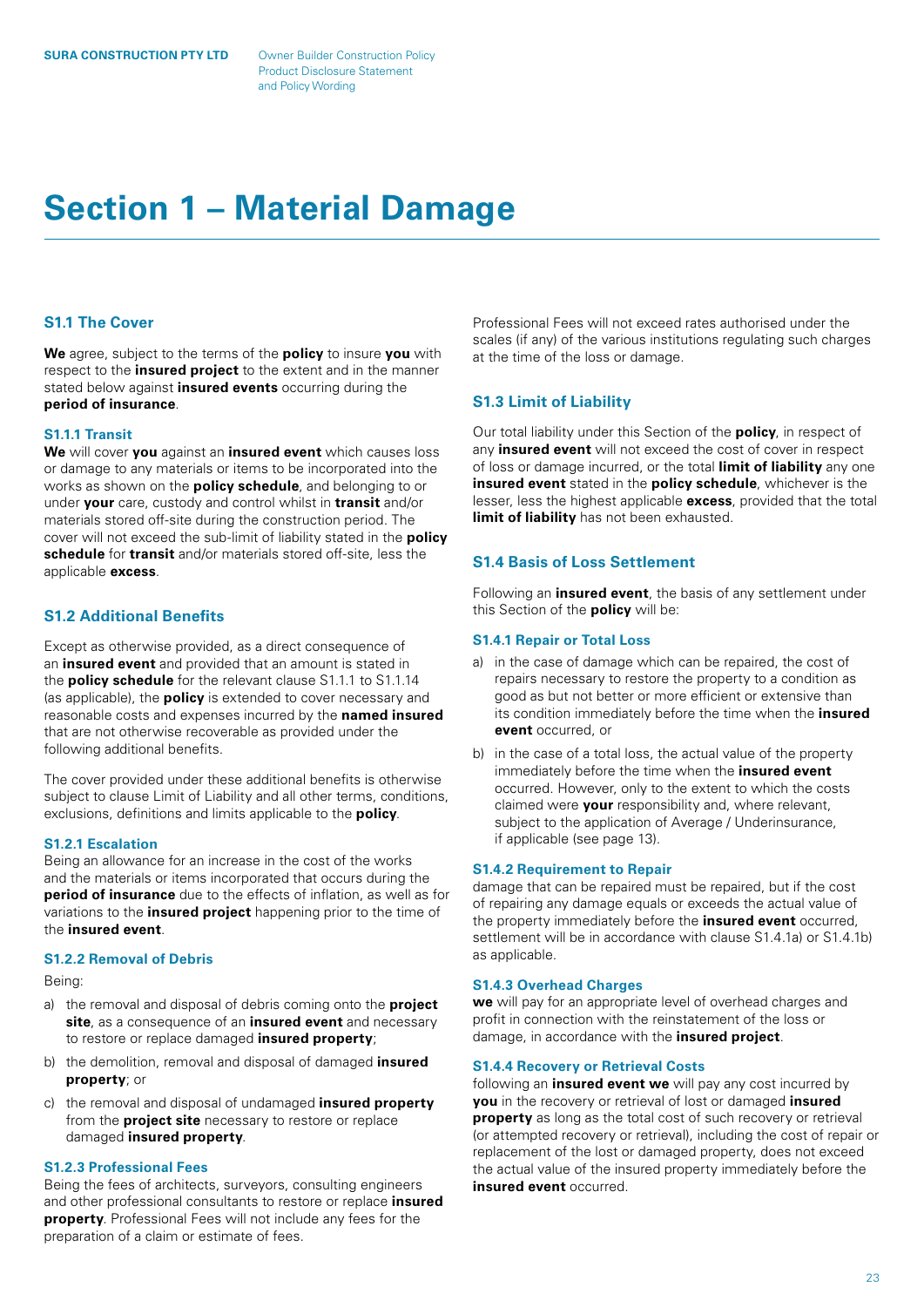#### <span id="page-23-0"></span>**S1.4.5 Costs of Repeating Tests**

following an **insured event we** will pay all costs necessarily incurred in order to repeat or carry out subsequent physical tests or trials on the **insured property**, but only where such tests are needed as a direct consequence of the **insured event**.

#### **S1.4.6 Accounts**

if **you** arrange for repair or replacement without **our** prior written consent (such consent not to be unreasonably withheld), **we** will not be liable to make any payment under the **policy** for this unless **you** have produced to **our** reasonable satisfaction accounts, invoices, receipts and other documentation stating that repairs have been carried out or replacement has taken place, as the case may be.

# **S1.4.7 Provisional Repairs or Alterations**

**we** will not pay for:

- a) the cost of any provisional repair unless such repair:
	- i) constitutes part of the final repair and does not increase the total repair cost; or
	- ii) can be shown to have been necessary in order to prevent further covered physical loss of or damage to the **insured property**, and as long as those costs are proportionate to the cost of the loss or damage prevented; or
- b) the cost of any alterations, additions or improvements.

#### **S1.4.8 Application of Excess**

unless **we** agree otherwise with **you**, **we** will subtract the amount of the **excess** from the amount otherwise payable for each **insured event**. If more than one **excess** is applicable in respect of one and the same **insured event**, the highest applicable **excess** only will be subtracted.

# **S1.5 Exclusions**

under this Section of the **policy**, **we** will not insure **you** against:

# **S1.5.1 Aircraft, Hovercraft or Watercraft** loss of or damage to **aircraft**, **hovercraft** or **watercraft**.

# **S1.5.2 Breakdown of Second-hand Items or Pre-Existing Property**

the cost of repairing, replacing or rectifying loss or damage caused by **breakdown** of any second-hand item(s) (being an item that was not new when originally purchased by **you**) or **pre-existing property**. For the purposes of this Exclusion S1.5.2. Breakdown shall mean mechanical, hydraulic, electrical or electronic failure from any cause whatsoever.

However, this Exclusion S1.5.2 is limited to the item itself and will not extend to include other parts of the **insured project** damaged due to, and as a consequence of, such failure.

#### **S1.5.3 Building Warranty**

the cost of repairing any loss or damage to either the works as shown on the **policy schedule** or **pre-existing property** where the cost of such loss or damage is covered under a Federal, State or Territory law governing building warranty.

#### **S1.5.4 Communicable Disease**

any loss, damage, claim, cost or expense of whatsoever nature directly or indirectly caused by, contributed to by, resulting from, arising out of, or in connection with a **communicable disease** or the fear or threat (whether actual or perceived) of a **communicable disease** regardless of any other cause or event contributing concurrently or in any other sequence thereto.

For the purposes of this exclusion, a **communicable disease** means any disease which can be transmitted by means of any substance or agent from any organism to another organism where:

- a) the substance or agent includes, but is not limited to, a virus, bacterium, parasite or other organism or any variation thereof, whether deemed living or not, and
- b) the method of transmission, whether direct or indirect, includes but is not limited to, airborne transmission, bodily fluid transmission, transmission from or to any surface or object, solid, liquid or gas or between organisms, and
- c) the disease, substance or agent can cause or threaten bodily injury, illness, emotional distress, damage to human health, human welfare or property damage.

#### **S1.5.5 Consequential Loss**

consequential loss of any kind including but not limited to loss of use, penalties, fines, liquidated damages or aggravated, punitive or exemplary damages.

# **S1.5.6 Faulty Material, Workmanship or Design**

# S1.5.6.1 Works

loss of or damage to and the cost necessary to replace repair or rectify:

- a) that part of the works which is in a defective condition due to defect in design plan specification materials or workmanship of such works or any part;
- b) other parts of the works lost or damaged to enable the replacement repair rectification of works excluded by (a) above.

Exclusion (a) above shall not apply to any other part of the works which is free of the defective condition but is damaged because of it.

### S1.5.6.2 Other Insured Property

with respect to **other insured property** loss of or damage due to defective design plan specification materials or workmanship.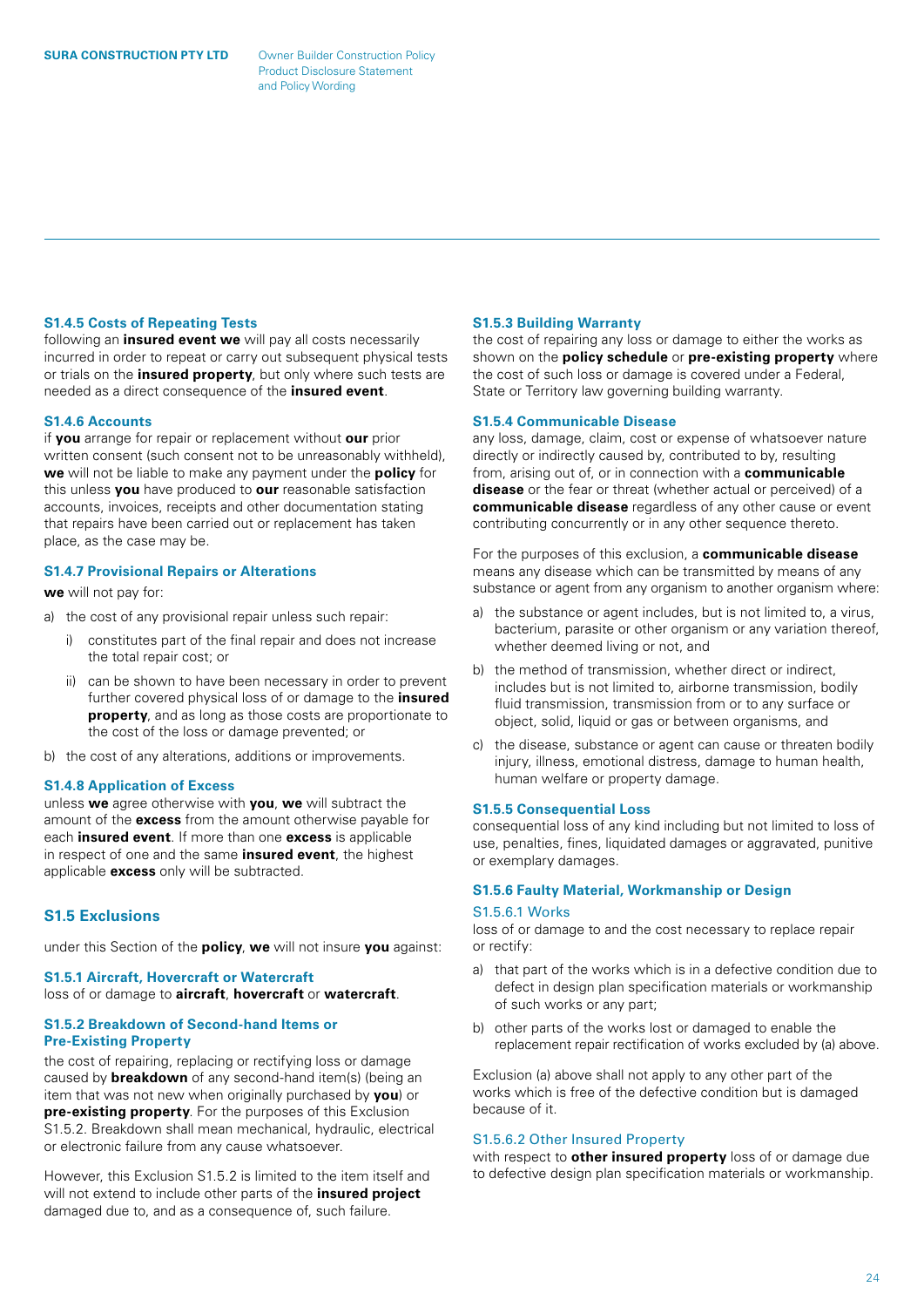For the purpose of the **policy** and not merely this Exclusion **insured property** shall not be regarded as lost or damaged solely by virtue of the existence of any defect in design plan specification material or workmanship in the **insured property** or any part thereof.

#### **S1.5.7 Gradual Deterioration**

the cost of rectifying corrosion, erosion, wasting, wearing away, abrasion, or other gradual deterioration including that caused by atmospheric conditions.

# **S1.5.8 Inventory Loss**

loss of or damage discovered only at the time an inventory is taken, unless such loss of or damage can be attributed to burglary.

# **S1.5.9 Money**

loss of or damage to cash, bank notes, treasury notes, cheques, money orders, stamps, deeds, bonds, bills of exchange, promissory notes and securities.

# **S1.5.10 Mitigation Expenses**

any mitigation expenses being the cost and expense of containing, reducing, suppressing or preventing any further physical loss or damage to **insured property** except for those costs covered as per clause S1.4.7.

#### **S1.5.11 Normal Upkeep**

the cost of normal upkeep or routine making good.

# **S1.5.12 Mobile Machinery and Equipment and Employee Tools**

# loss of or damage to **mobile machinery and equipment** or **employee tools**:

- a) for which the supplier or manufacturer or anyone else is responsible either by law or under contract;
- b) which are attached to or towed by **watercraft** or **hovercraft**, or are underground;
- c) being **vehicles** licensed or registered for general road use, except when being used at the **contract site** as a tool of trade;
- d) directly caused by the imposition of abnormal conditions by testing, intentional overloading or experiments; or
- e) consisting of scratching or discolouration of painted, plated or polished surfaces,

and any cost in respect of repairing or replacing parts, gases, fluids or liquids requiring periodic or frequent replacement, topping up, repair or maintenance including (but not limited to gases, fluids, liquids, fuses, shear-pins, rupture plates or other expendable load limiting devices, bits, drills, knives, saw blades or other cutting devices, dies, moulds, patterns, pulverising and crushing surfaces, screens, sieves, filters, ropes, belts, chains, elevator and conveyor belts, batteries, flexible pipes, jointing and packing material, tyres or tracks, where such costs are as a result of the inherently replaceable nature of such parts.

#### **S1.5.13 Mobile Machinery and Equipment or Employee Tools**

- a) costs in respect of repairing, replacing or rectifying electrical or electronic breakdown, mechanical breakdown, explosion, failure or derangement of any **mobile machinery or equipment** and **employee tools**; or
- b) loss of or damage due to theft of either **mobile machinery and equipment** or **employee tools**; or
- c) loss of or damage to an item while being hired out to others.

### **S1.5.14 Property Cyber and Data**

# a) **Cyber loss**;

any:

b) loss, damage, liability, claim, cost, expense of whatsoever nature directly or indirectly caused by, contributed to by, resulting from, arising out of or in connection with any loss of use, reduction in functionality, repair, replacement, restoration or reproduction of any **data**, including any amount pertaining to the value of such **data**;

regardless of any other cause or event contributing concurrently or in any other sequence.

Definitions for the purpose of this exclusion:

**Cyber loss** means any loss, damage, liability, claim, cost or expense of whatsoever nature directly or indirectly caused by, contributed to by, resulting from, arising out of or in connection with any **cyber act** or **cyber incident** including, but not limited to, any action taken in controlling, preventing, suppressing or remediating any **cyber act** or **cyber incident**.

**Cyber act** means an unauthorised, malicious or criminal act or series of related unauthorised, malicious or criminal acts, regardless of time and place, or the threat or hoax thereof involving access to, processing of, use of or operation of any **computer system**.

#### **Cyber incident** means:

- a) any error or omission or series of related errors or omissions involving access to, processing of, use of or operation of any **computer system**; or
- b) any partial or total unavailability or failure or series of related partial or total unavailability or failures to access, process, use or operate any **computer system**.

**Computer system** means any computer, hardware, software, communications system, electronic device (including, but not limited to, smart phone, laptop, tablet, wearable device), server, cloud or microcontroller including any similar system or any configuration of the aforementioned and including any associated input, output, data storage device, networking equipment or back up facility, owned or operated by **you** or any other party.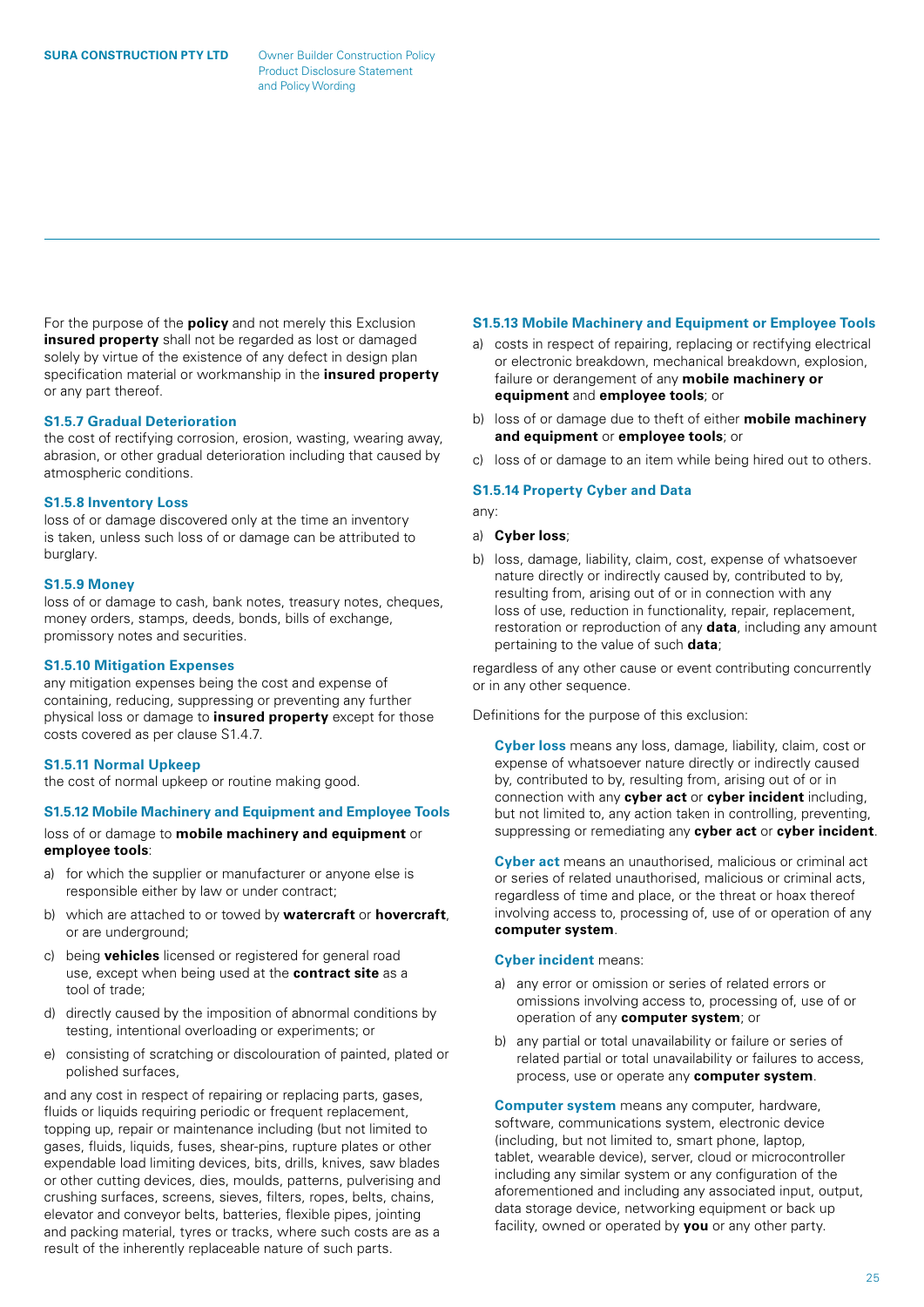<span id="page-25-0"></span>**Data** means information, facts, concepts, code or any other information of any kind that is recorded or transmitted in a form to be used, accessed, processed, transmitted or stored by a **computer system**.

#### **S1.5.15 Records**

loss of or damage to:

- a) books of accounts, drawings, card index systems and other records, other than as described in b) below, other than for the cost of blank books, blank pages or other materials plus the cost of labour for actually transcribing or copying said records; or
- b) media, **data** storage devices, and programme devices for electronic and electromechanical **data** processing or for electronically controlled equipment, other than the cost of reproducing such media, **data** storage devices, and programme devices from duplicates or from originals of the previous generation of the media.

No cover is provided for the cost of gathering or assembling information or **data** for such reproduction.

# **S1.5.16 Transit**

loss of or damage whilst **insured property** is in **transit**, where such loss of or damage:

- a) consists of scratching or discolouration of painted, plated or polished surfaces or breakage of glass, china, porcelain or similar brittle materials; or
- b) is occasioned by lawful seizure or other operation of law or arising from any breach of contract, agreement or obligation.

# **S1.5.17 Dewatering**

any costs associated with the installation and operation of any dewatering equipment or any other costs associated with removing water from on or around the **contract site**.

#### **S1.5.18 Stabilising fluid**

any costs incurred to replace "Bentonite" or any other stabilising medium used for the purposes of preventing collapse of an excavation whilst being used for the purpose it was intended.

#### **S1.5.19 Haul roads**

loss of or damage to haul roads, borrow pits, quarries, culverts or causeways.

# **S1.6 Conditions**

The following Conditions apply to this Section of the **policy**.

#### **S1.6.1 Abandonment of property**

All coverage afforded by the **policy** shall cease immediately with respect to the **insured property** or any part thereof from losses occurring after the time that it is **abandoned**.

#### **S1.6.2 Loss payment**

Any payment under Section 1 of the **policy** can be paid to any party to whom the **named insured** may direct.

#### **S1.6.3 Sums Insured**

The **sum insured** for the **insured project** and **pre-existing property**, if applicable, will represent the total cost, labour and materials, of reinstating the **insured project** at the time of completion of the **insured project** to a condition substantially the same as but not better nor more extensive than its condition when new.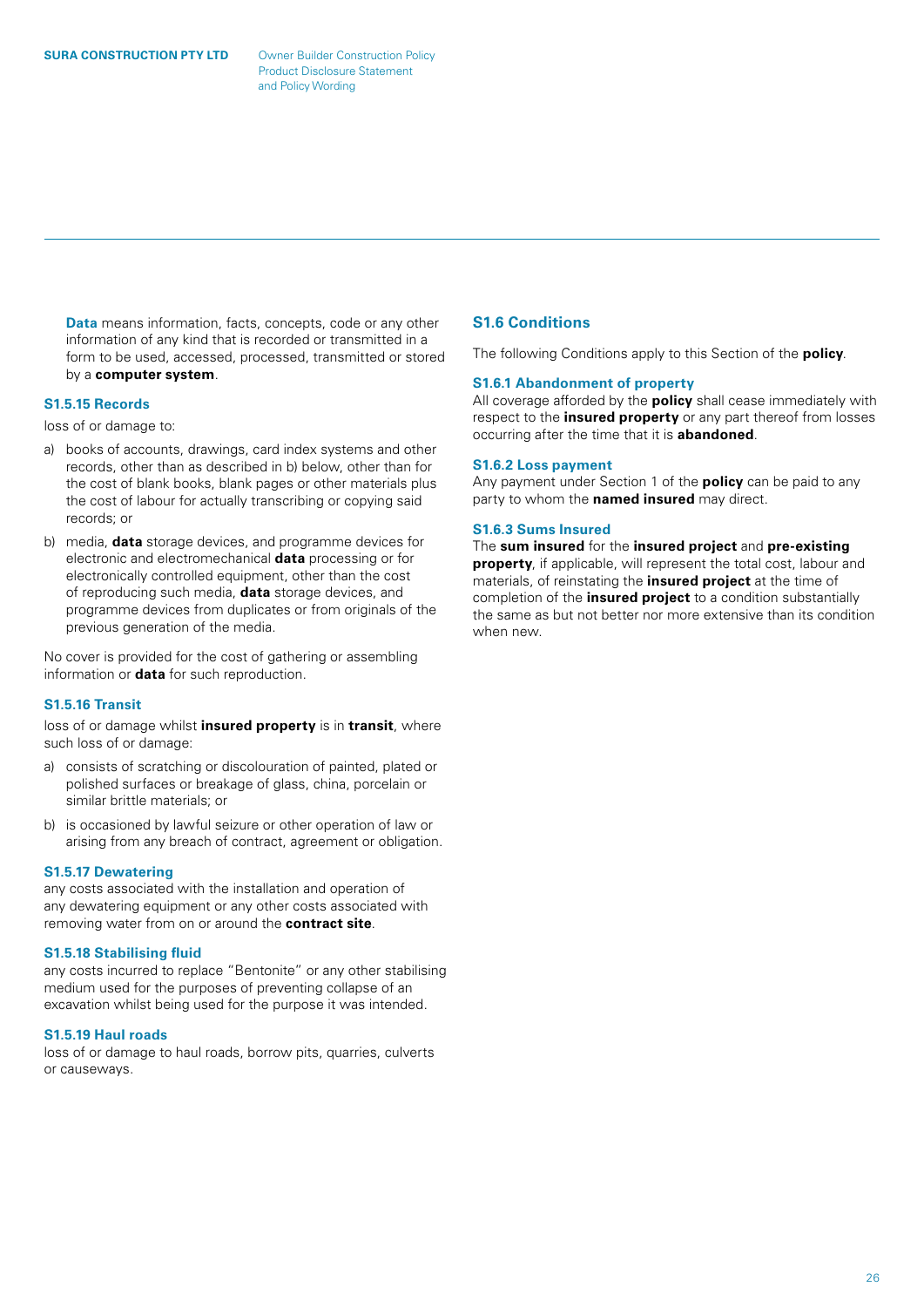# <span id="page-26-0"></span>**Section 2 – Third Party Liability**

This Section is operative only if a dollar amount is shown for the Limit of Liability in the **policy schedule**.

# **S2.1 The Cover**

**We** agree, subject to the terms of the **policy** to cover **you** to the extent and in the manner stated below.

#### **S2.1.1 Liability**

Subject to the **limit of liability**, **we** will pay to or on behalf of **you** all sums which **you** become legally liable to pay by way of **compensation** in respect of **personal injury** or **property damage** happening within the **geographic limitations** during the **period of insurance** caused by an **occurrence** in connection with an **insured project**.

#### **S2.1.2 Cross Liability**

Insurance cover will apply to each person or entity comprising **you**, as if a separate policy has been issued to each of **you** provided that:

- a) **Our** aggregate liability in respect of all persons or entities comprising **you** for **compensation** will not exceed the **limit of liability** stated in the **policy schedule**; and
- b) **Our** aggregate liability in respect of all persons or entities comprising **you** for **supplementary payments** is not increased.

**We** will not exercise any right of subrogation against an **additional insured** where such an **additional insured** is covered under the **policy**.

#### **S2.1.3 Application of Excess**

Unless **we** agree otherwise with **you**, **we** will subtract the amount of the **excess** from the amount otherwise payable for each **occurrence**. Unless otherwise stated, the **excess** does not apply to charges, expenses and legal costs incurred by either **us** or **you** with **our** written consent in the defence or settlement of the claim.

# **S2.2 Additional Benefits**

Where **we** have accepted a claim under this Section of the **policy**, and in accordance with the cover provided by this **policy** and in addition to the **limit of liability**, **we** will:

- a) pay all charges, expenses and legal costs incurred by either **us** or by **you**, with **our** written consent, in the settlement or defence of any claim for **compensation**;
- b) pay expenses incurred by **you** for first aid to others at the time of an **occurrence**;
- c) pay expenses incurred for the protection of damaged or undamaged property of any third party including temporary repairs at the time of an **occurrence** covered by this Section; and

d) pay expenses incurred for the shoring up and or underpinning of damaged and undamaged property of any person(s), at the time of an occurrence **covered** by this Section.

#### Provided that:

- 1. if **we** pay the **limit of liability** in respect of any claim or series of claims **we** will not be obliged to defend any further legal action against **you**. **We** will have no further liability under this Section with respect to the claim or series of claims (including legal costs) except for **supplementary payments** incurred by **you** with **our** consent prior to the date of the payment.
- 2. if a payment exceeding the **limit of liability** has to be made to dispose of a claim or legal action against **you**, **our** liability to pay any **supplementary payments** will be limited to that proportion of those **supplementary payments** that the **limit of liability** bears to the amount paid to dispose of the claim or legal action.
- 3. in the event of a claim with respect to any recognition or enforcement action brought or instituted within the Commonwealth of Australia relating to a judgment obtained against **you** within the **United States** or **Canada** arising from business visits (but not **manual labour**) by travelling directors and **employees** of the **named insured** the **limit of liability** will apply inclusive of any **supplementary payments**.

# **S2.3 Limit of Liability**

**We** will pay up to the **limit of liability** in the aggregate for all claims for **personal injury** or **property damage** caused by or arising out of any one **occurrence**.

# **S2.4 Exclusions**

Under this Section of the **policy**, **we** will not insure **you** against:

#### **S2.4.1 Aircraft Landing Areas**

**Personal injury** or **property damage** arising directly or indirectly out of or caused by, through, or in connection with the use of any land, property or structure as an airport, **aircraft** hangar or **aircraft** landing area.

#### **S2.4.2 Aircraft, Hovercraft and Watercraft**

**Personal injury** or **property damage** arising directly or indirectly out of or caused by, through, or in connection with any **watercraft** exceeding eight (8) metres in length, **aircraft** or **hovercraft**.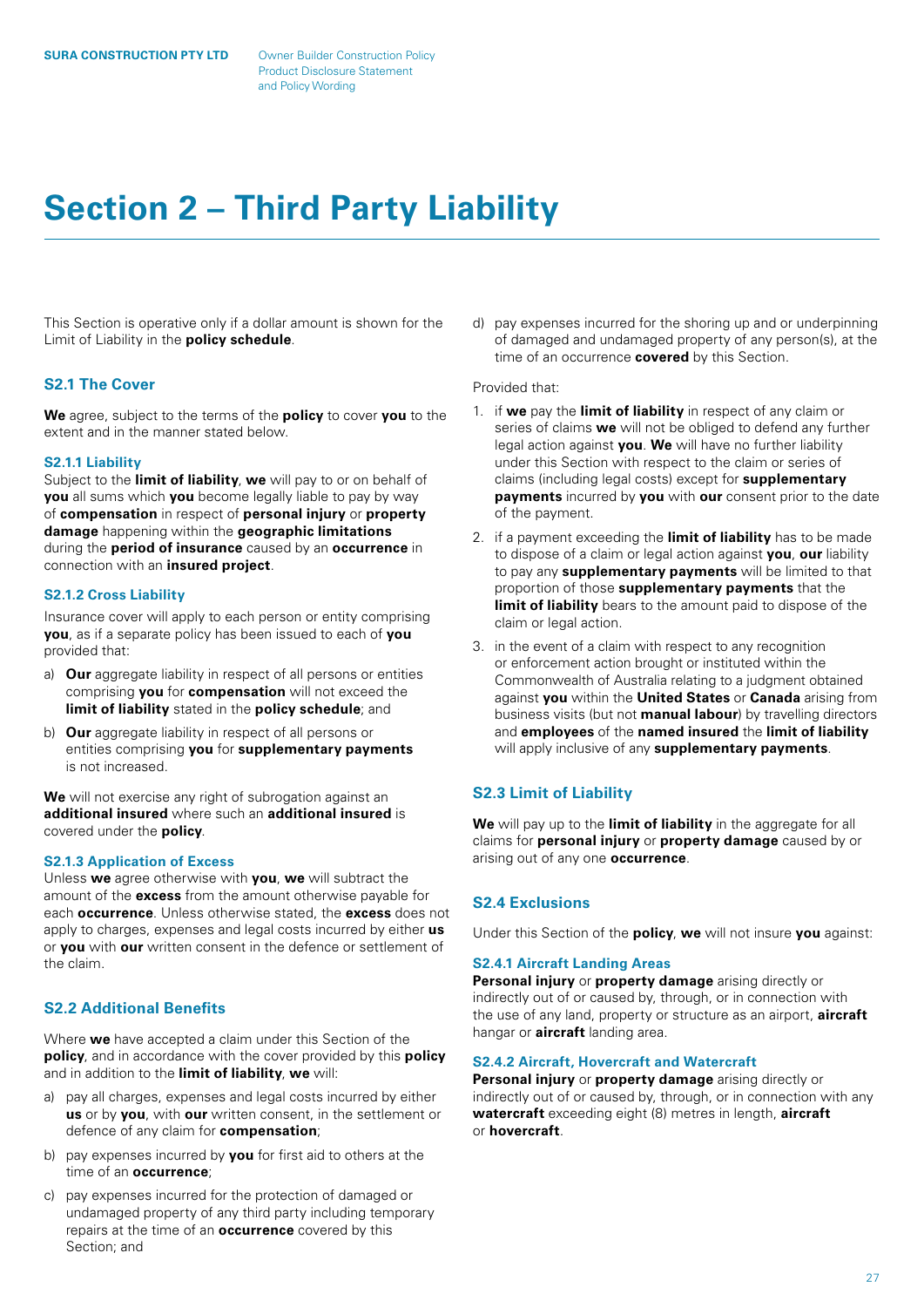#### **S2.4.3 Asbestos**

Liability directly or indirectly caused by, or alleged to be caused by, or contributed to in whole or in part by or arising from:

- a) the existence of or exposure to asbestos or any asbestos containing materials; or
- b) any obligation to defend any claim or suit against the Insured alleging liability resulting from a) above or for defence costs that result.

#### **S2.4.4 Communicable Disease**

All actual or alleged loss, liability, damage, compensation, injury, sickness, disease, death, medical payment, defence cost, cost, expense or any other amount, directly or indirectly and regardless of any other cause contributing concurrently or in any sequence, originating from, caused by, arising out of, contributed to by, resulting from, or otherwise in connection with a **communicable disease** or the fear or threat (whether actual or perceived) of a **communicable disease**.

For the purposes of this exclusion, loss, liability, damage, compensation, injury, sickness, disease, death, medical payment, defence cost, cost, expense or any other amount, includes, but is not limited to, any cost to clean-up, detoxify, remove, monitor or test for a **communicable disease**.

# For the purposes of this exclusion, a **communicable disease** means:

any disease which can be transmitted by means of any substance or agent from any organism to another organism where:

- a) the substance or agent includes, but is not limited to, a virus, bacterium, parasite or other organism or any variation thereof, whether deemed living or not, and
- b) the method of transmission, whether direct or indirect, includes but is not limited to, airborne transmission, bodily fluid transmission, transmission from or to any surface or object, solid, liquid or gas or between organisms, and
- c) the disease, substance or agent can cause or threaten bodily injury, illness, emotional distress, damage to human health, human welfare or property damage.

#### **S2.4.5 Contracts and Agreements**

Any liability assumed under any contract or agreement provided that this Exclusion S2.4.4 does not apply to:

- a) liability which would have been implied or imposed by law in the absence of such contract or agreement;
- b) liability assumed under a construction contract in relation to an **insured project**;
- c) liability assumed under any written lease of, or agreement for the rental of real property, where such lease or agreement does not include an obligation to insure such property; or

d) liability assumed under a written contract with a company or public authority for the supply to you of water, gas, electricity or communication services except where such contract is a contract by which you agree to perform work for or on behalf of that company of public authority.

# Provided that:

- i) paragraphs c) and d) do not apply to liability assumed by you under the relevant lease, contract or agreement to cover a party in respect of an act or omission for which the other party is wholly responsible, unless such liability would otherwise have been implied or imposed by law, and
- ii) **we** will not provide any cover against any liability caused by, arising out of, or in respect of, or in connection with **personal injury** to any of **your employees**.

# **S2.4.6 Cyber**

Any loss, damage, liability, claim, fines, penalties, cost or expense of whatsoever nature directly or indirectly caused by, contributed to by, resulting from, arising out of or in connection with any:

- a) **cyber act** or **cyber incident** including, but not limited to, any action taken in controlling, preventing, suppressing or remediating any **cyber act** or **cyber incident**; or
- b) loss, damage, liability, claim, cost, fines or penalties or expense of whatsoever nature directly or indirectly caused by, contributed to by, resulting from, arising out of or in connection with any loss of use, reduction in functionality, repair, replacement, restoration, reproduction, loss or theft of any **data**, including any amount pertaining to the value of such **data**;

regardless of any other cause or event contributing concurrently or in any other sequence thereto, unless subject to the following provisions:

Clause S2.4.6 a) of this exclusion shall not apply in respect of any actual or alleged liability for and/or arising out of:

- a) any ensuing third party bodily injury (other than mental injury, mental anguish or mental disease); or
- b) any ensuing physical damage to or destruction of third party property,

resulting from or arising out of a **cyber incident**, unless that **cyber incident** is caused by, contributed to by, resulting from, arising out of or in connection with a **cyber act**. Nothing contained in the foregoing shall provide any coverage for any action taken in controlling, preventing, suppressing or remediating a **cyber incident** or a **cyber act**.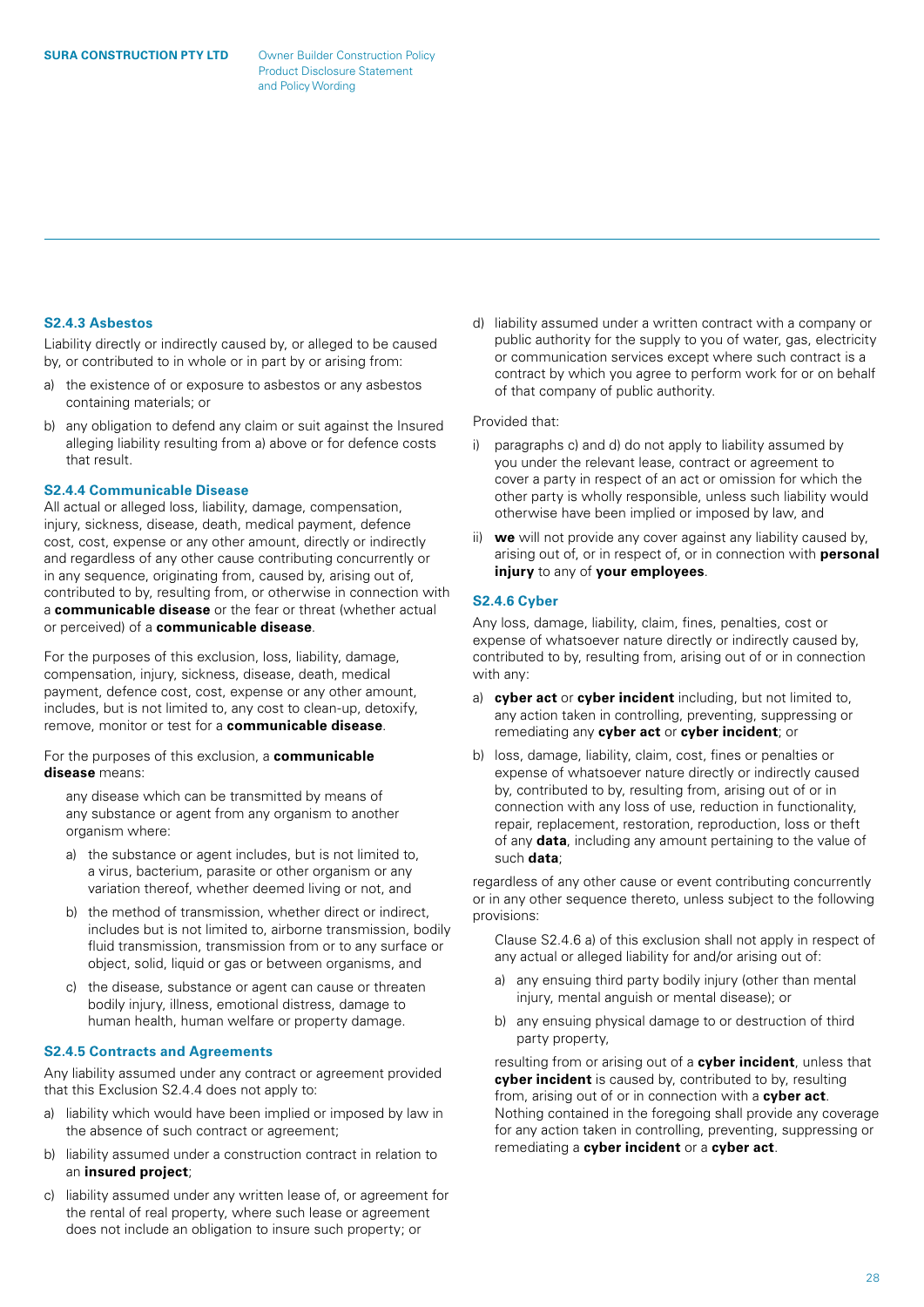Product Disclosure Statement and Policy Wording

Definitions for the purposes of this exclusion:

**Cyber act** means an unauthorised, malicious or criminal act or series of related unauthorised, malicious or criminal acts, regardless of time and place, or the threat or hoax thereof involving access to, processing of, use of or operation of any **computer system**.

**Cyber incident** means:

- a) any error or omission or series of related errors or omissions involving access to, processing of, use of or operation of any **computer system**; or
- b) any partial or total unavailability or failure or series of related partial or total unavailability or failures to access, process, use or operate any **computer system**.

**Computer system** means any computer, hardware, software, communications system, electronic device (including, but not limited to, smart phone, laptop, tablet, wearable device), server, cloud or microcontroller including any similar system or any configuration of the aforementioned and including any associated input, output, data storage device, networking equipment or back up facility, owned or operated by **you** or any other party.

**Data** means information, facts, concepts, code or any other information of any kind that is recorded or transmitted in a form to be used, accessed, processed, transmitted or stored by a **computer system**.

### **2.4.7 Defective Design**

**Personal injury** or **property damage** arising directly or indirectly out of, caused by, through, or in connection with any defective or deficient design or error in formula or in specification provided by **you** for a fee.

# **S2.4.8 Employer's Liability**

- a) **Personal injury** to any of **your employees** arising out of or in the course of their employment in **your** business,
- b) **personal injury** to any person who is pursuant to any **statute** relating to workers' compensation deemed to be an **employee** of **you** or in respect of which **you** are entitled to seek cover under any policy of insurance required to be taken out pursuant to any **statute** relating to workers' compensation whether or not **you** are a party to such contract of insurance, or
- c) any liability imposed by the provisions of any workers' compensation **statute** or any industrial award or agreement or determination.

This Exclusion S2.4.6 will apply irrespective of whether workers' compensation cover has been taken out or not.

#### **S2.4.9 Employment Practice**

Any liability in connection with any wrongful or unfair dismissal, denial of natural justice, defamation, misleading representation or advertising, harassment or discrimination relating to the employment or prospective employment by **you** or on **your** behalf of any person.

#### **S2.4.10 Fines, Penalties and Punitive Damages**

Fines, penalties, liquidated damages, punitive, exemplary or aggravated damages how ever imposed.

#### **S2.4.11 Insured Property under Section 1**

Any liability for expenditure directly or indirectly incurred including any financial consequences thereof in doing or redoing or making good or replacing any property consisting of or forming part of **insured property** under Section 1 of this **policy**.

#### **S2.4.12 Jurisdiction Limits**

a) Any action brought or instituted against **you** or any judgment obtained against **you** (whether or not such judgment is enforced by the courts of the Commonwealth of Australia) in any country other than the Commonwealth of Australia in which **you** are represented by a branch or by an **employee** domiciled in that country or by a company, firm or individual holding **your** power of attorney.

Provided that this Exclusion S2.4.10 a) does not apply to actions and judgments arising from business visits (but not **manual labour**) by travelling directors and **employees** of the **named insured** to any country other than the **United States** or **Canada**; or

b) any actions brought or instituted against you or any judgment obtained against **you** (whether or not such judgment is enforced by the courts of the Commonwealth of Australia) within the **United States** or **Canada**.

Provided that this Exclusion S2.4.10 (b) does not apply to any recognition or enforcement action brought or instituted within the Commonwealth of Australia relating to a judgment obtained against **you** within the **United States** or **Canada** arising from business visits (but not **manual labour**) by travelling directors and **employees** of the **named insured**.

# **S2.4.13 Known Defects**

**Personal injury** or **property damage** arising directly or indirectly out of, caused by, though, or in connection with any defect or deficiency in **your products** of which **you** or **your** agents have knowledge or have reason to suspect at the time when the **products** pass from **your** actual physical custody or from the actual physical custody of any person under **your** control.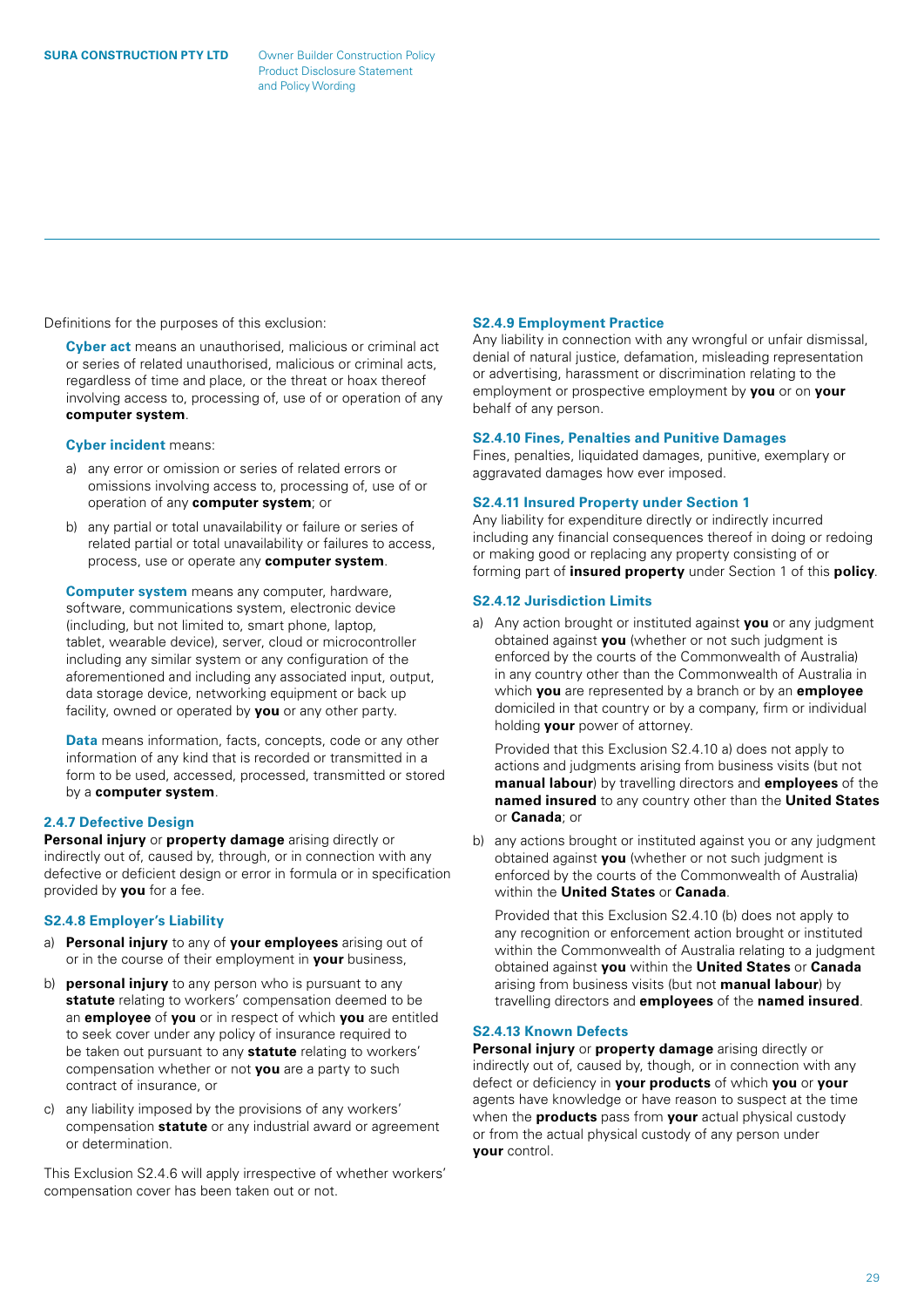# **S2.4.14 Defamation**

The publication or utterance of defamatory material:

a) made prior to the commencement of the **period of insurance**;

- b) made by **you** or at **your** direction with the knowledge that it is false; or
- c) related to advertising, publishing, printing, broadcasting or telecasting activities conducted by or on behalf of **you**.

#### **S2.4.15 Loss of Use**

The loss of use of tangible property which has not been physically damaged or destroyed resulting from:

- a) delay in or lack of performance by **you** or on **your** behalf of any contract or agreement; or
- b) the failure of the **products** to meet the level of performance, quality, fitness or durability expressly or impliedly warranted or represented provided that this paragraph S2.4.13 b) does not apply to loss of use of other tangible property resulting from sudden and accidental physical damage to or destruction of the **products** after these **products** have been put to use by any person or organisation.

#### **S2.4.14 Mitigation Expenses**

Any liability directly or indirectly arising out of or in conjunction with any attempt or effort to avoid, reduce or mitigate any potential or real injury or damage, except for those expenses covered under clause S2.2 b), S2.2 c), S2.2 d) of this **policy**.

#### **S2.4.17 Pollution**

- a) **Personal injury** or **property damage** arising directly or indirectly out of, caused by, through, or in connection with the discharge, dispersal, release or escape of **pollutants** into or upon land, the atmosphere or water unless such discharge, dispersal, release or escape is sudden, identifiable, unexpected and unintended from **your** standpoint and takes place in its entirety at a specific time and place (such place not being located in the **United States** or **Canada**);
- b) the cost of preventing, removing, nullifying or cleaning up any contamination or pollution as a consequence of the discharge, dispersal, release or escape of any **pollutants** provided that this paragraph S2.4.15 b) does not apply to removal, nullifying or cleaning up costs which are consequent upon a sudden, identifiable, unexpected and unintended happening which takes place in its entirety at a specific time and place;
- c) **personal injury** or **property damage** arising directly or indirectly out of, caused by, through or in connection with the actual, alleged or threatened discharge, dispersal, release, seepage, migration or escape of **pollutants** caused by any of **your products** that has been discarded, dumped, abandoned or thrown away by others.

#### **S2.4.18 Preventing Right of Recovery**

Any amount **you** are unable to recover because of a contract or agreement that **you** have entered into which excludes or limits **your** rights to recover that amount.

#### **S2.4.19 Product Defect**

Damage to **your products** if such damage is attributable to any defect in them or their harmful nature or unsuitability.

# **S2.4.20 Product Recall**

The withdrawal, recall, inspection, repair, replacement or loss of use of **your products** or of any property of which **your products** form a part if such **products** are withdrawn from the market or from use because of any known or suspected defect or deficiency in them.

#### **S2.4.21 Products**

Any liability directly or indirectly arising out of or in conjunction with any **products**.

# **S2.4.22 Professional Duty**

A breach of any professional duty owed by **you** or anyone for whose breaches of such duty **you** may be legally liable provided that this Exclusion S2.4.20 does not apply to the provision of or failure to provide first aid.

# **S2.4.23 Property in Care, Custody, Physical or Legal control**

**Property damage** to or loss of:

- a) any land or property (including any contents within) or part of, not owned by **you**, but which is in **your** care, custody, physical or legal control and:
	- i) where such damage arises as a direct consequence of **your** failure to take reasonable protective measures; or
	- ii) any **vehicle** except where such loss or damage occurs whilst any such **vehicle** is in a car park owned or operated by the **named insured**, provided that the operation of such car park is not forming part of the **named insured's business** and the **named insured** does not operate such car park for reward.
- b) **employees'** property, construction plant, scaffolding, site huts, tools, or any other property leased or on loan to **you**, which is used, is to be used, or has been used to execute the **insured project**.

# **S2.4.24 Subsidence, Vibration or the Removal or Weakening of Support(s)**

**Property damage** to third party property, land or building caused by subsidence, vibration or the removal or weakening of support(s) unless a dollar amount is shown against the relevant sub-**limit of liability** in the **policy schedule**.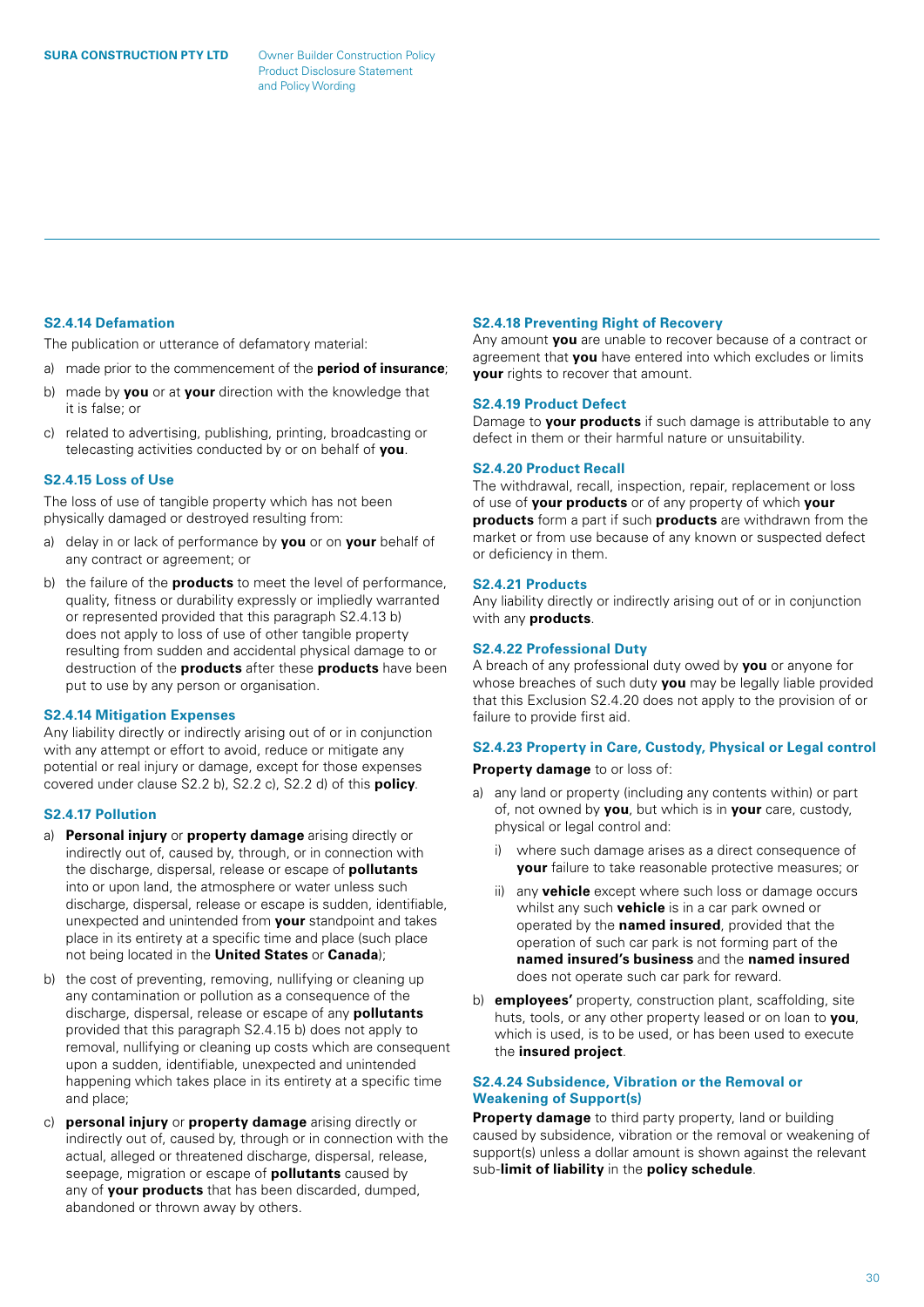Product Disclosure Statement and Policy Wording

#### **S2.4.25 Vehicles**

**Personal injury** or **property damage** arising directly or indirectly out of, caused by, through, or in connection with **your** ownership, use, legal possession, or legal control of any **vehicle** or any attachment to such **vehicle**:

- a) which is registered;
- b) in respect of which registration or insurance is required by virtue of any legislation relating to **vehicles**; or
- c) in respect of which compulsory liability insurance or statutory cover is required by virtue of any legislation (whether or not insurance is effected).

Provided that this Exclusion S2.4.23 does not apply to claims in respect of:

- 1. **personal injury** arising out of an **occurrence** which is partially (to the extent of that part) or totally outside the cover afforded under such compulsory liability insurance or other legislation relating to **vehicles** and where the reason the **occurrence** is outside the cover afforded by compulsory liability insurance or statutory cover does not involve a breach by **you** of legislation relating to **vehicles**.
- 2. **property damage** arising out of and during loading and unloading of goods to or from any **vehicle**.
- 3. **property damage** caused by the operation or use of any **vehicle** which is designed primarily for lifting, lowering, loading or unloading whilst being operated or used by **you** or on **your** behalf.
- 4. **property damage** caused by the use of any tool or plant forming part of or attached to or used in connection with any **vehicle** other than when travelling to or from any **contract site** or transporting or carting goods.

# **S2.4.26 Transmissible Spongiform Encephalopathy (TSE)**

For any liability caused by or arising directly or indirectly out of or in connection with Transmissible Spongiform Encephalopathy (TSE) including but not limited to Bovine Spongiform Encephalopathy (BSE) or new variant Creutzfeldt–Jakob disease (VCJD).

# **S2.4.27 Fungi, Mould, Yeast or Mildew**

liability directly or indirectly caused by or contributed to, in whole or in part, any of the following perils:

- a) fungi, mould, yeast or mildew resulting directly or indirectly from any cause;
- b) the cost to test for, monitor, or assess the existence, concentration, or effects of fungi, mould, yeast or mildew; or
- c) the costs to clean up, remove or remediate against fungi, mould, yeast or mildew;

this Exclusion shall apply regardless of any other cause or event that contributes concurrently or in any sequence to the damage.